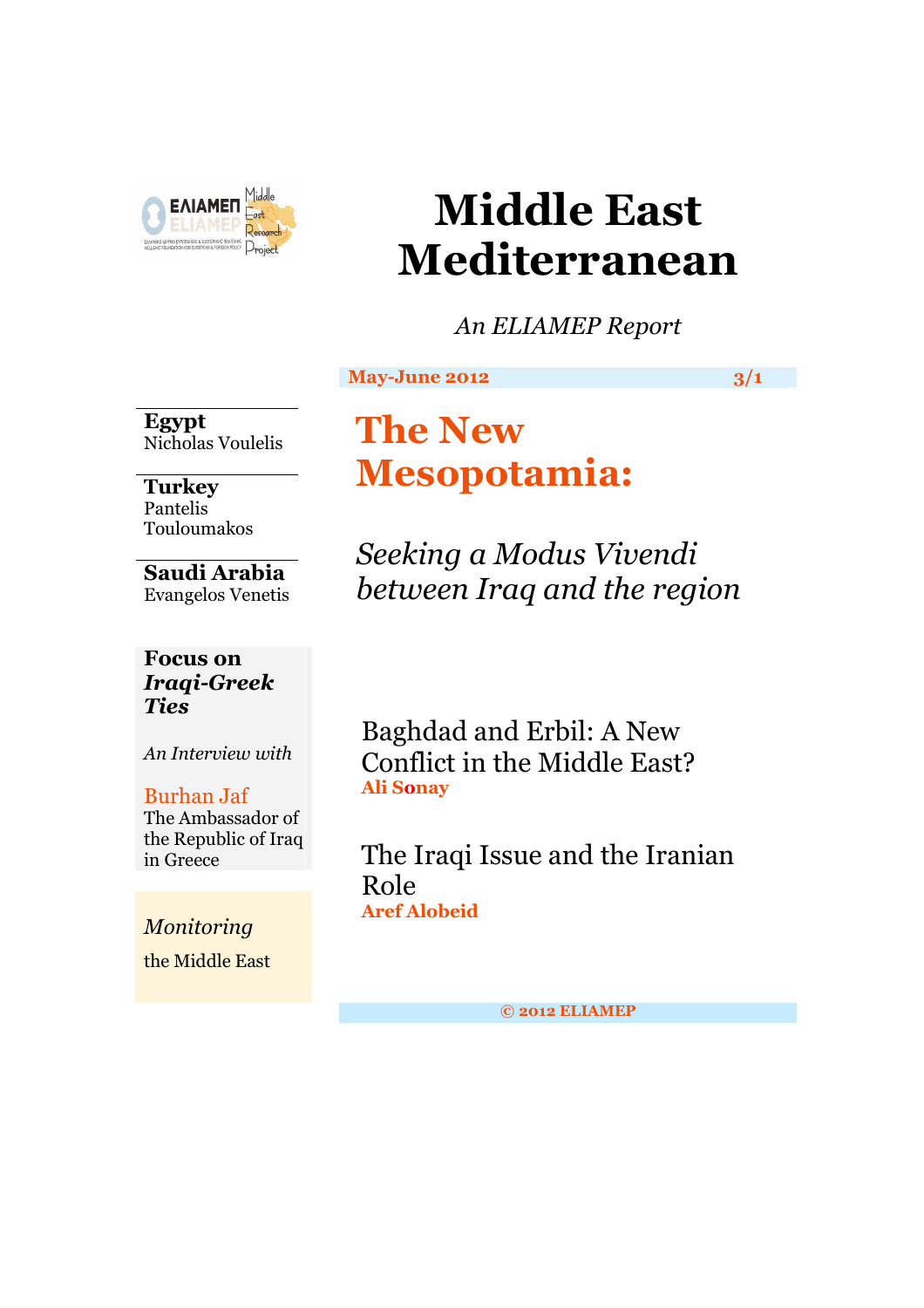## **Middle East Mediterranean**

## **Editorial Team**  \_\_\_\_\_\_\_\_\_\_\_\_\_\_\_

Evangelos Venetis, *Editor in Chief, The Middle East Research Project, ELIAMEP*

> Evangelos Tembos, *Research Associate, ELIAMEP*

George Tzogopoulos, *Web Editor Bodossakis Post-Doctoral Fellow at ELIAMEP* 

> Thanos Dokos, Senior Advisor*, Director-General, ELIAMEP*

## **Editorial Office**  \_\_\_\_\_\_\_\_\_\_\_\_\_\_\_

Hellenic Foundation for European and foreign Policy - ELIAMEP *49, Vas. Sofias str., Athens, 10676, Greece T.: (+30) 210 7257110 Email: mideast@eliamep.gr; venetis@eliamep.gr*

**Middle East Mediterranean (MEM)** is an unbiased bimonthly report of the *ELIAMEP Middle East Research Project*, focusing largely on geopolitical and economic developments, debates as well as policies, affecting the future of the Middle East. Having a global outlook MEM hosts analyses, commentaries, interviews and news, conducting research in the fields of politics, economics and culture in the Middle East and adjacent areas, such as the Eastern Mediterranean.

NOTICE: The views expressed in the articles of the *Middle East Mediterranean* do not reflect the point of view of the Hellenic Institute for European and Foreign Policy and the Editorial Team.

ELIAMEP Middle East Mediterranean  $3/1$  | May – June 2012 2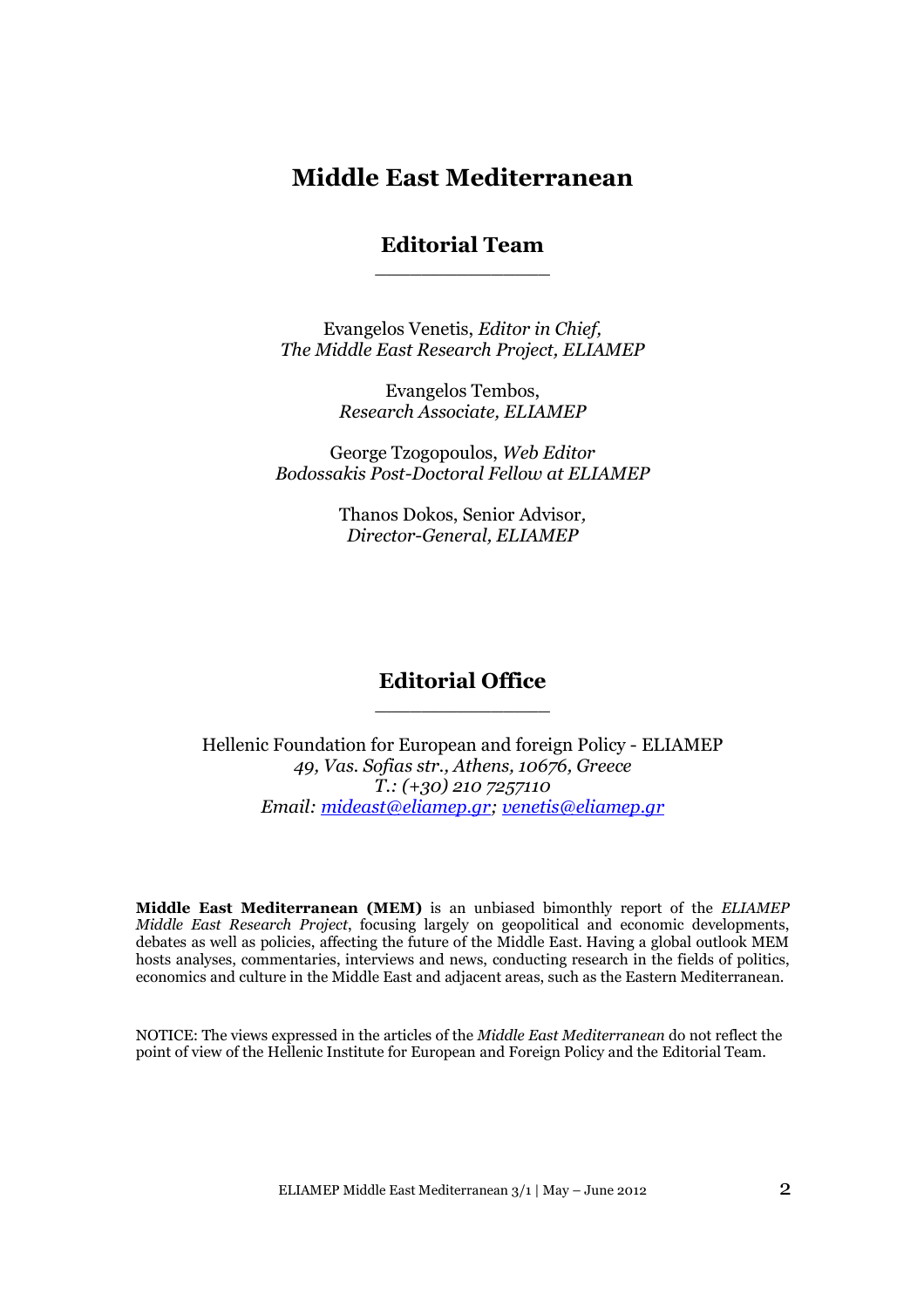## **CONTENTS**

# **Analyses**

| Baghdad and Erbil: A new Conflict in the Middle East?<br>Ali Sonay                                                                                                                                                                                                                                                          | 4  |
|-----------------------------------------------------------------------------------------------------------------------------------------------------------------------------------------------------------------------------------------------------------------------------------------------------------------------------|----|
| The author unfolds the key role of Kurdistan in future strategic and energy developments<br>within Iraq, highlighting relations between Baghdad and Erbil.                                                                                                                                                                  |    |
| The Iraqi Issue and the Iranian Role<br>Aref Alobeid                                                                                                                                                                                                                                                                        | 7  |
| This analysis highlights the special relationship between Iran and Iraq and the<br>repercussions this relationship has for Iraq and the region.                                                                                                                                                                             |    |
| <b>Comments</b>                                                                                                                                                                                                                                                                                                             |    |
| <b>Iraq-Egypt Ties: Cairo Shows the Way</b><br>Nicholas Voulelis                                                                                                                                                                                                                                                            | 10 |
| In spite of their different historical background, modern Egypt has almost always served<br>as a precursor of political developments in Iraq.                                                                                                                                                                               |    |
| A Puzzle with Not - Matching Pieces: Iraqi-Turkish Relations after 2003<br>Pantelis Touloumakos                                                                                                                                                                                                                             | 12 |
| The emphasis of this comment is given to the necessary reorientation of Turkish soft<br>power foreign policy towards Iraq as a result of the political reality inside Iraq after 2003.                                                                                                                                      |    |
| <b>Facilitating Contact Between Iraq and the Saudis</b><br>Evangelos Venetis                                                                                                                                                                                                                                                | 14 |
| Given the growing Sunnite-Shiite dipole in the region, the relations between Baghdad and<br>Riyadh are crucial for regional stability in the Middle East. In this context both countries<br>need to overcome their mutual distrust and to establish a diplomatic rapprochement in<br>order to make gains in various fronts. |    |
| <b>Focus on Iraqi-Greek Ties</b><br>Unfolding Iraqi-Greek ties as well as n important aspects of Iraqi-Greek ties as well as the<br>role of Iraq in the Middle East. An interview with H.E. Burhan Jaf, the Ambassador of the<br>Republic of Iraq in Greece.                                                                | 16 |
| <b>Monitoring the Middle East</b><br>A selection of news and comments on major developments in the region.                                                                                                                                                                                                                  | 21 |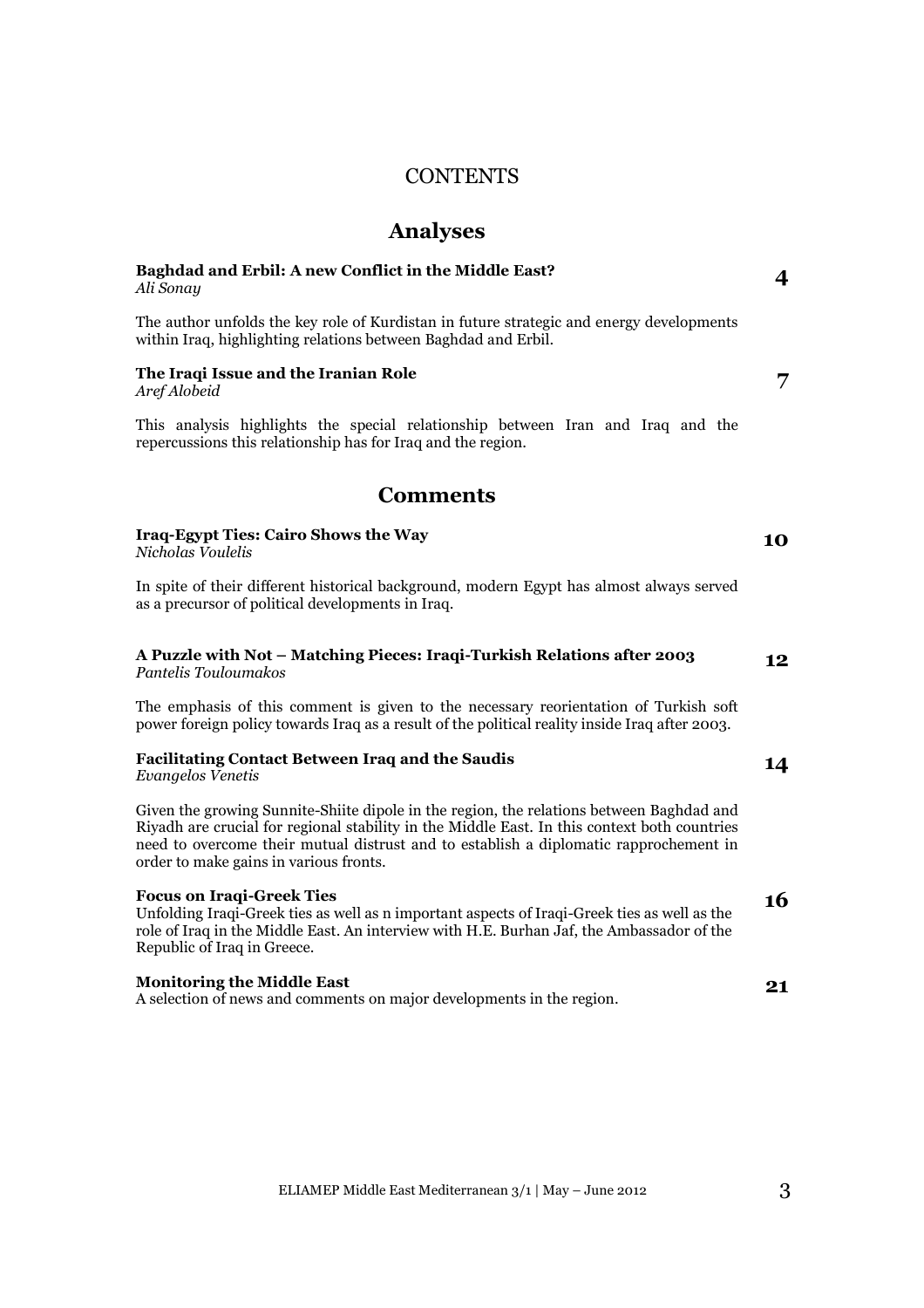

## *Analyses*

## Baghdad and Erbil: A New Conflict in the Middle East?

Ali Sonay, *University of Marburg* 

*This analysis unfolds the key role of Kurdistan in future strategic and energy developments within Iraq, highlighting relations between Baghdad and Erbil.* 

The emergence of a Kurdish autonomous entity in northern Iraq in the wake of the Second Gulf War 1991 and the establishment of a federal Iraq following the 2003 U.S. invasion, asserting the autonomous Kurdish region in accordance with the new constitution, have brought about a novel interaction between the central government in Baghdad and the Kurdish region with its capital Erbil. Although, the new constitution of Iraq structures to a certain extent the geographical and political framework of the relationship between both sides, unsolved questions have been inflaming a conflict over territories and resources in northern Iraq.<sup>1</sup> This encounter has led even to the

-

deployment of Iraqi and Kurdish security forces opposing each other.<sup>2</sup>

Kurdish politicians have therefore declared their will to stay within Iraq, if the state guarantees its federal and democratic structure.<sup>3</sup> But for the case this could not be maintained, they are aiming at extending their control over territories and resources, to declare independence if necessary in the future.4 To this end, a draft Kurdish constitution integrated areas south of the Green Line – which symbolizes the quasi-border between both sides – implying large energy resources, within the region of the Kurdish Regional Government

<sup>1</sup> Iraq and the Kurds: Trouble along the Trigger Line. In: International Crisis Group (ICG), Middle East Report N°88 – 08 July 2009.

 $\frac{1}{2}$  Ibid., 1.

<sup>3</sup> Iraq and the Kurds: The High-Stakes Hydrocarbons Gambit. In: International Crisis Group, Middle East Report N°120 – 19 April  $2012, 3.$ 4 Ibid.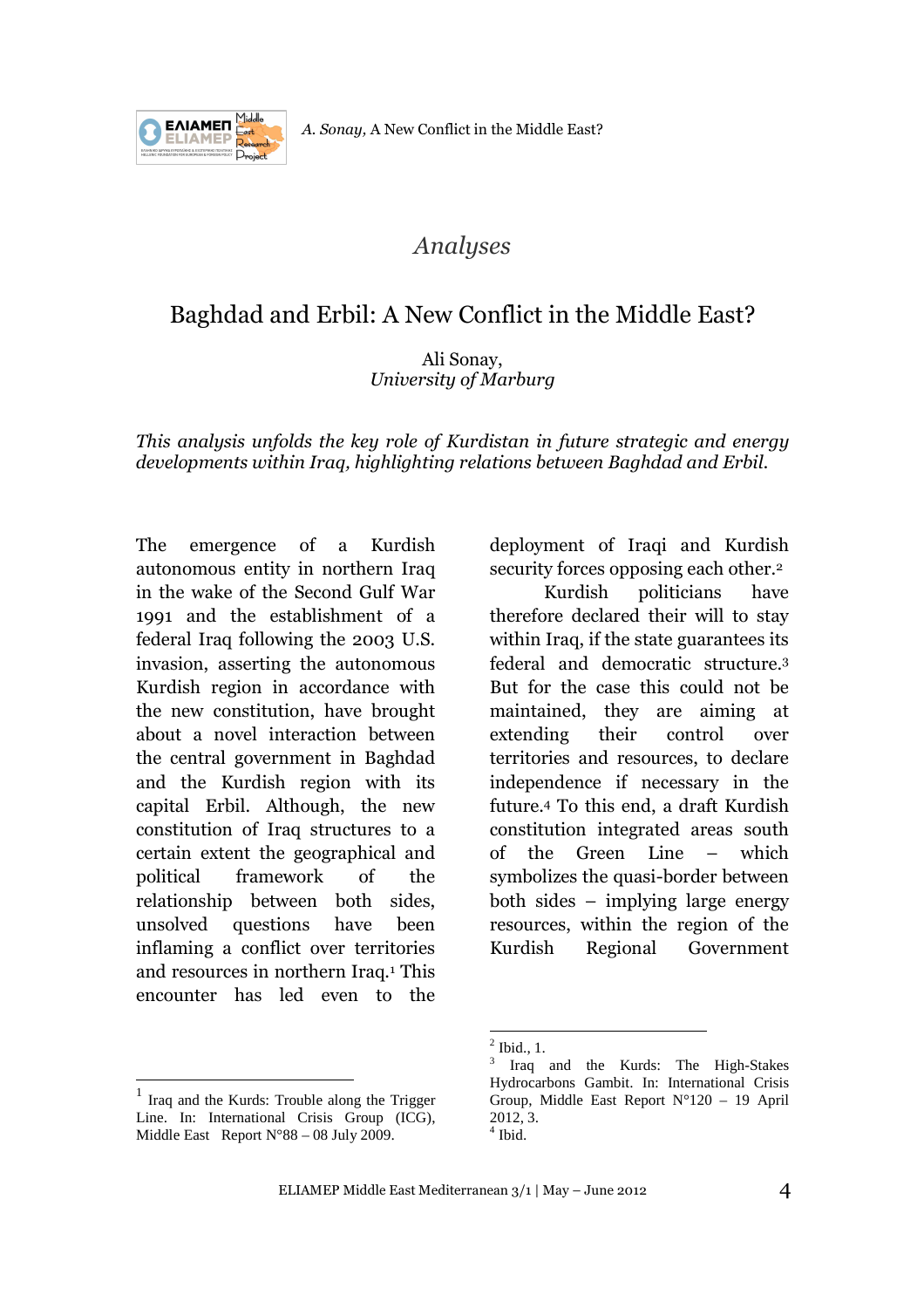



(KRG).5 Furthermore, in 2007 the KRG passed its own regional oil and gas law, whereby it has been seeking to prohibit Baghdad from carrying out hydrocarbons-related operations in the disputed territories without the KRG's approval, as long as these areas' status has not been resolved through a referendum.6 This referendum - especially concerning the oil-rich region of Kirkuk - should have been conducted already in 2007, but disagreements between Erbil and Baghdad and the various ethnic groups, as the Kurds, Arabs and Turkmens, have been thwarting this undertaking ever since.<sup>7</sup>

To underscore its operational autonomy, the Kurdish side insists on article 115 of the new Iraqi constitution, which stipulates that the regional legislation is superior to the one of the central government.<sup>8</sup> The central government on the other hand claims that according to article 111 the national resources are belonging to the entire Iraqi population, meaning that Baghdad should have the final word.<sup>9</sup>

Within this context the KRG referring particularly to its own oil

-

law – has signed several contracts with foreign oil companies – as for instance from Turkey, Norway and the US.<sup>10</sup> But there was no approval of these contracts by the central government.<sup>11</sup> Recently, in October 2011 a contract has been agreed upon with the large US oil company ExxonMobile, concerning a field of which a third lies beyond the Green Line.12 In mid-June 2012, the Iraqi Prime Minister Nuri al-Maliki asked US President Barack Obama to intervene and prevent the oil company to take action.13 Maliki views the Kurdish oil deal illegal, because it circumvents central Iraqi authority and warned even of the outbreak of an armed conflict and the breaking apart of Iraq.<sup>14</sup>

Until recently, Baghdad has used its control over the national pipeline network, as well as its hold on the budget, to control Kurdish politics. Thus, the KRG has also to rely particularly on the 17 per cent share of the federal budget it receives from Baghdad, besides its dependence on the national pipeline.<sup>15</sup>

online.com/english/?id=52916.  $14$  Ibid.

 $\overline{a}$ 

<sup>5</sup> Ahmad, Mohammed M.A./Gunter, Michael M. (Hrsg.): The Kurdish Question and the 2003 Iraqi War. Mazda Publishers Inc. Costa Mesa, 2005, 79.

<sup>6</sup> ICG: 19 April 2012, 5.

<sup>7</sup> Oil for Soil: Toward a Grand Bargain on Iraq and the Kurds. ICG., Middle East Report, No°80

<sup>- 28.</sup> October 2008

<sup>8</sup> ICG: 08 July 2009, 16

<sup>&</sup>lt;sup>9</sup> Ibid.

<sup>&</sup>lt;sup>10</sup> ICG: 19 April 2012, 3-4.

 $11$  Ibid. 5.

<sup>&</sup>lt;sup>12</sup> ICG: 19 April 2012, 1-5.

<sup>13</sup> Karim, Ammar: Maliki warns of 'wars' over Exxon deal with Kurds. In: Middle East Online<br>
lune 19 2012 Retrieved from:  $\frac{10}{2012}$  Retrieved http://www.middle-east-

<sup>&</sup>lt;sup>15</sup> ICG: 19 April 2012, 7.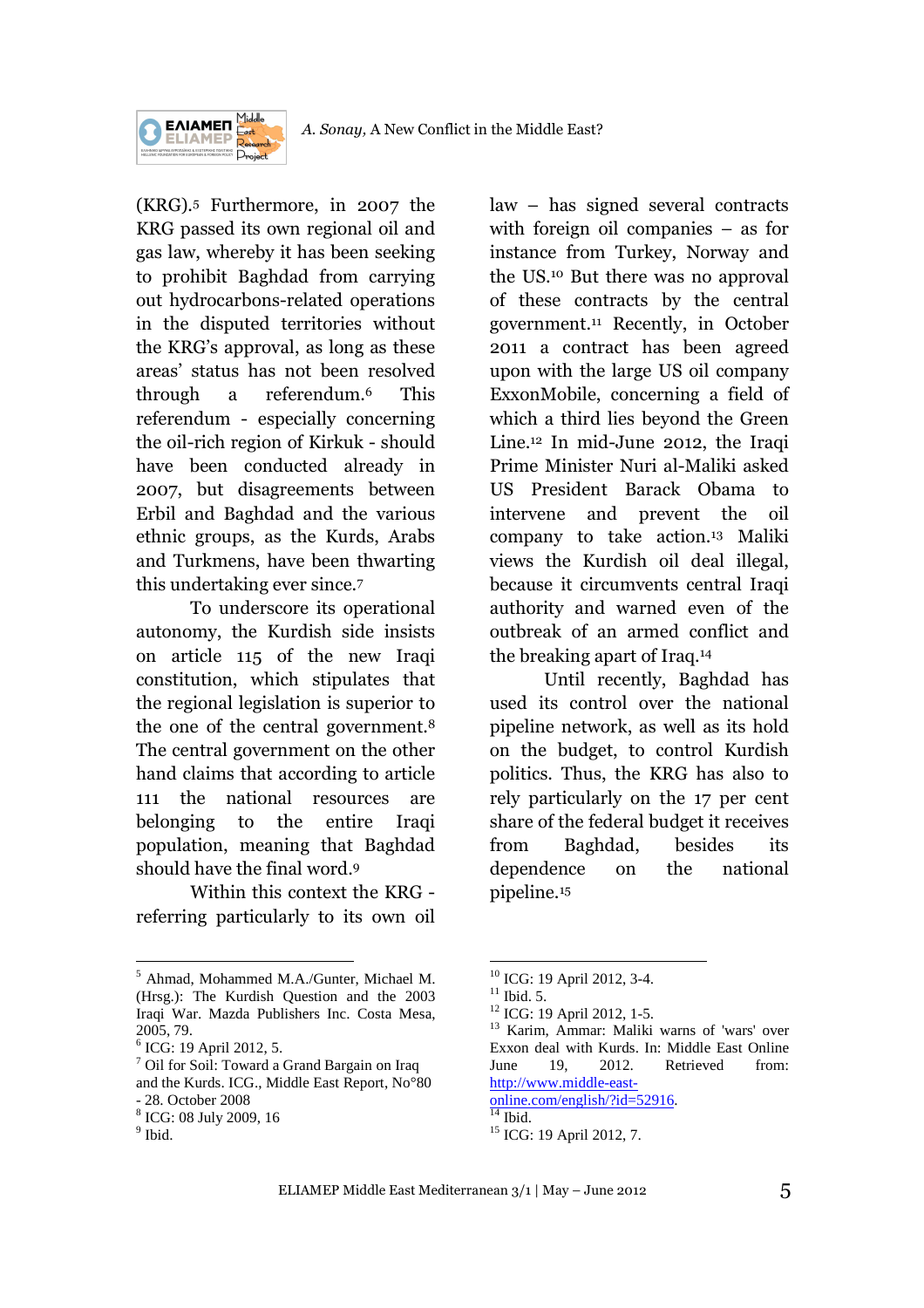

**EAIAMEN** Middle **ELIAMEP** 

Nevertheless, concerning oil from the Kurdish region itself, an understanding between both sides was reached. In 2009, the KRG forced Baghdad to approve Kurdish exports of oil and thus, its contribution to the federal budget. This was realized as the central government was suffering, because of a huge downfall of oil prices.<sup>16</sup> Accordingly, the federal government and the KRG negotiated an agreement, by which the Kurdish region would begin to supply the national pipeline network with its own oil. The KRG thought, that with this agreement the central government would pay the costs of the involved companies, which Baghdad was not willing to do. The Kurdish side would have to pay them through their own budget. Eventually, an understanding was reached as the federal government promised to reimburse the companies. In November 2010, after the Iraqi parliamentary elections, a new arrangement was agreed upon, as the KRG supported Prime Minister Nuri el-Maliki was to begin a second term. Finally, however, in April 2012, the KRG stopped suddenly all oil exports through the national pipeline network, arguing that Baghdad had not done the payments in due.<sup>17</sup>

Thus in sum, the KRG remains financially still dependent on the budget payments from Baghdad, thus on the southern oil fields. Given this confrontational issue, the KRG aims at increasing its own oil production until 2015 to one million barrels per day, which would mean financial independence from Baghdad, which could indeed pave the way for an independent state. The oil would then be exported though Turkey.

It remains to be seen, how this strained interaction between both actors will develop and how the regional states as Turkey and Iran, but also the United States, will react hereto.

<sup>&</sup>lt;u>.</u>  $16$  Ibid. 6.

 $^{101}$  Ibid., 7.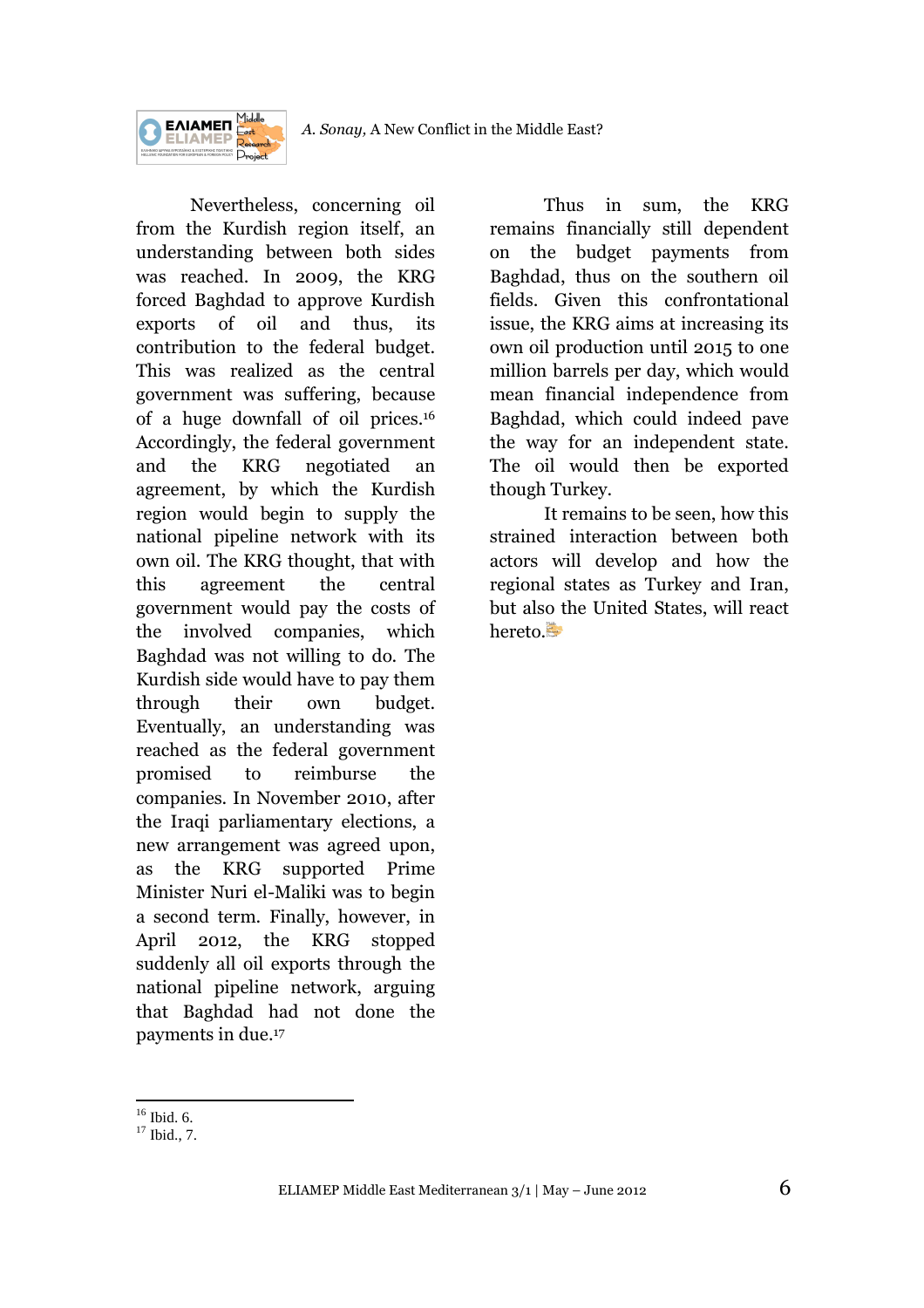

# The Iraqi Issue and the Iranian Role

Aref al-Obeid, *Center for Defense, Energy and Geopolitical Research University of the Aegean* 

*This analysis highlights the special relation between Iran and Iraq and the repercussions this relation has for Iraq and the region.* 

All the historical and geographical relations between Iraq and Iran are characterized by mistrust, lack of cooperation and conflict because of cultural and geographical factors, which over the years gained political and religious overtones. However, Iraq due to its strategic position played the role of protector of the eastern gate of the Arab world against the expansionist ambitions of the Persian Empire in the past.

The fall of the Baath regime in 2003 by the American forces led to the elimination of Iraq as a regional power from the chessboard of the Middle East and the emergence of the role of the Islamic Republic of Iran as a key force in the future developments of this country. Moreover, the new battle for greater influence in Iraq got regional and international dimensions mainly between Tehran and Washington. This was clear in the elections of March 2010 in which each side supported a different candidate for the presidency of the government.

Therefore no government can take the helm of the country without consulting the government in Tehran.

Although Iraq has large oil reserves, lack of security, political instability, poverty, oppression of human rights,<sup>1</sup> illiteracy, corruption, unemployment and lack of economic prosperity are the characteristics of the new Iraq after over 9 years of U.S. invasion. Today the daily violence that has grown has tired the Iraqi people and nobody wants a return to civil war than terrorists.

In the new order, Iraq is controlled by the Shiite Muslims of the country with an impact on Sunni who are marginalized. Yet the Shiite factions are not united and not compatible politically with each other. Furthermore, the Iranian regime supports strongly the non-Arab orientation of Iraq and efforts to increase the tension between Iraqi Shiites themselves. On the one hand,

<sup>&</sup>lt;sup>1</sup> "Rise of executions in Iraq»,  $(1/8/2010)$  -

http://www.aljazeera.net/news/pages/ddcd87aa-b7c6- 47da-8260-3a29228149f4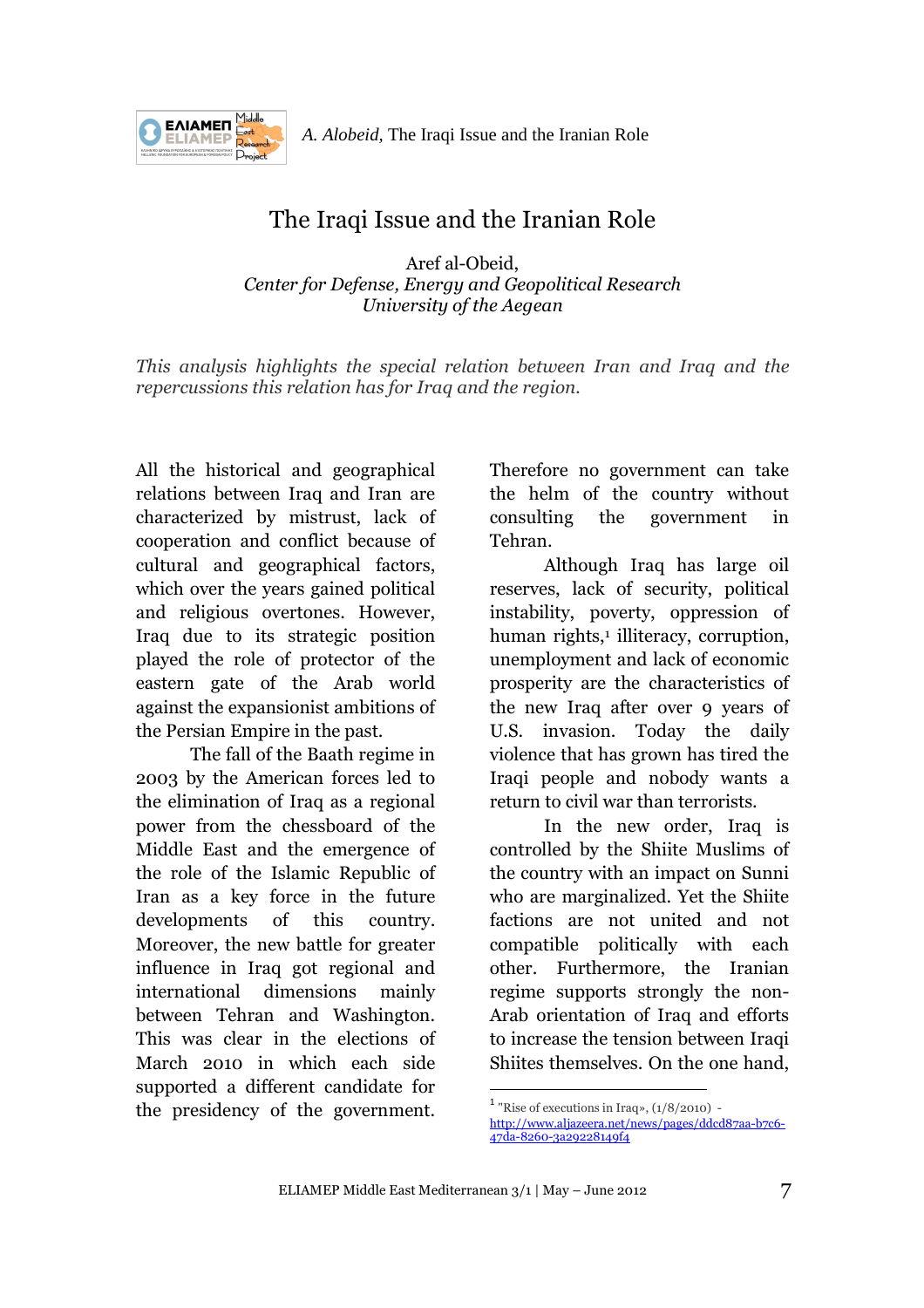



Tehran supports the Supreme Iraqi Islamic Council and the paramilitary group of the cleric Muqtada Sadr and on the other hand it tries to limit the influence of the cleric Ayatollah Sistani who is standing as a barrier against the Iranian infiltration. As a result the increased influence of Tehran is a concern for many Iraqi Shiites.

The president of Iraqi Alliance Iyad Allawi warned about the negative interference of Iran in Iraq's internal affairs also reaffirmed that the Iranian interference inside other Arab countries will drag the conflict into the area from which Tehran will be lost.2 Allawi says that a return of the political and religious conflicts to Iraq's political field is an unusual phenomenon.

The Iranian efforts for a complete control of Iraq went a step further when it was proposed, through the Iranian vice-President Muhammad Reza Rahimi a complete union of the two countries to form a large force at an international level.

In addition, Iran has a clear national expansionist project in Iraq, Tehran uses friendly Shiite factions and religious and racial discrimination as soft strategy to increase or extend its influence starting, firstly, from Iraq and then other Arab countries. Also, Iranians exploit Iraq to improve the

conditions of negotiations with the U.S. and EU about their nuclear program. The complete domination by the imposition of military, political, and economic influence and in the security field also the elimination of Iraq as a key factor in balance of the Middle East with the disappearance of national and religious identity and making it a weak and idle state consisting of the Iranian strategy in Iraq.

The problem of Iraq is more political than economic, military or security problem. For Iraq to emerge from the deadlock the country's policies must have determination of managing the national issues. Also the lead in their consciousness has to be the national interest but not the individual, partisan or doctrinal. Moreover, the culture of trust among political leaders to consolidate the democracy, as unprecedented experience for the history of the Arab countries in the Middle East, is necessary for a united country.

The effort of the American government of the former President G. D. Bush to create a democratic Iraq as a model for other states in the region mainly Arabic, did not succeed. The Western democracy based on individual freedom, also the political and social life in America is based on individual freedom. Individual freedom cannot be applied in the case of Iraq, because of several obstacles such as traditions

l <sup>2</sup>http://www.alarabiya.net/articles/2011/06/16/153455 .html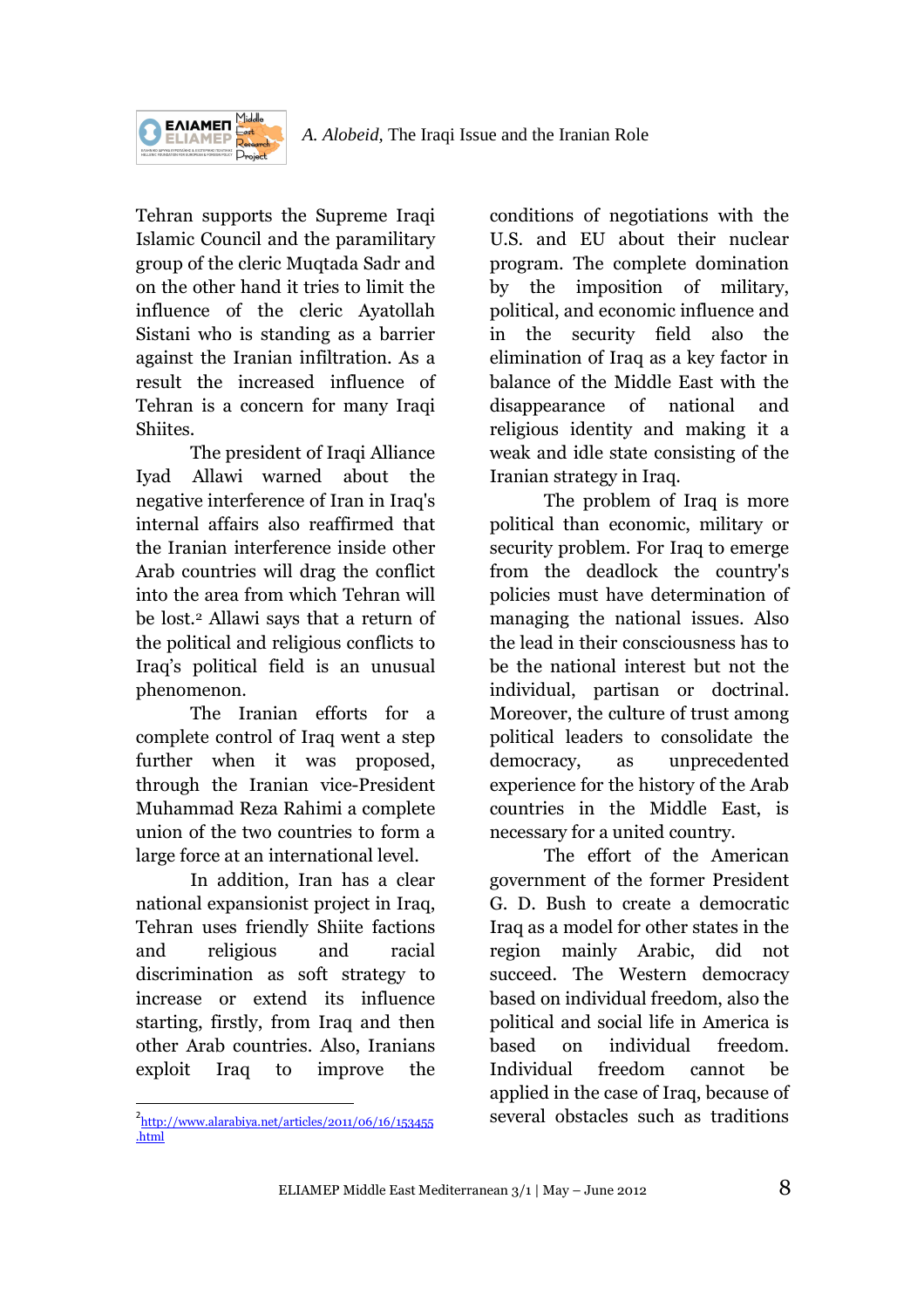

and customs. It should not be omitted that Iraq as a country has some specific features, such as minorities, various religious communities, sects and different oriental mentality.

Despite all the pitfalls encountered, Iraq, because of the huge oil reserves, remains a major economic power in the Middle East and a member of the Arab League. Furthermore, Iraq is the only Arab country that could limit the expansionist intentions of

neighboring non-Arab countries (Iran - Turkey).

Finally, all the country's citizens should be equal in front of the law. It should amend the constitution in order to ensure the rights of all sections of Iraqi society. However, the twinning between Sunni Arabs and Shiite Arabs of Iraq is essential. For the unity and future of Iraq religious discrimination is more dangerous than the actual American occupation, because occupation is temporary whilst discrimination lasts.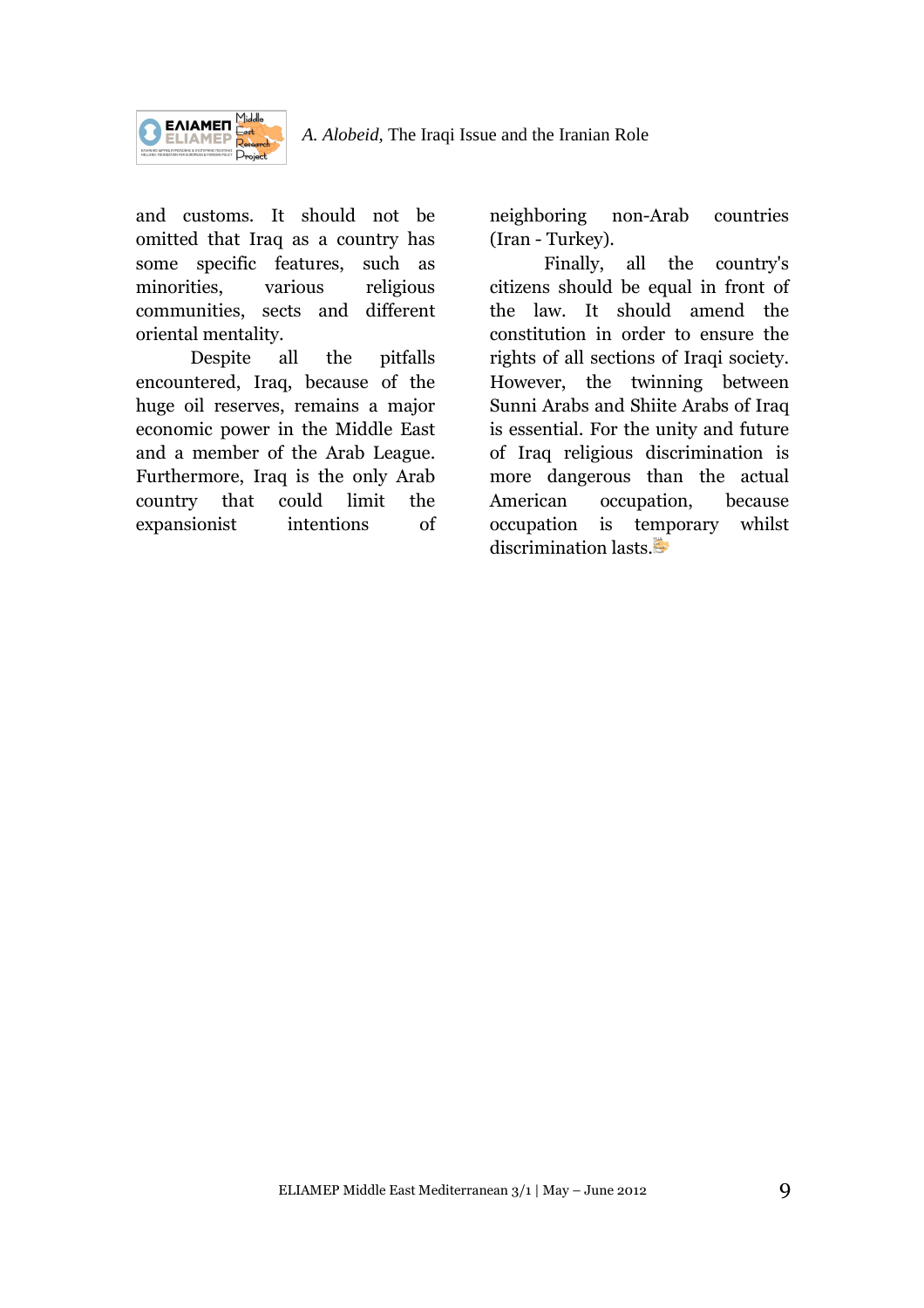COMMENTS Nicholas Voulelis



## *Comments*

# Iraq-Egypt Ties: Cairo Shows the Way

## Nicholas Voulelis, *Journalist, Athens*

*In spite of their different historical background, modern Egypt has almost always served as a precursor of political developments in Iraq.* 

In the course of modern Iraq's history, Egypt has always held a special place. Despite the different historical backgrounds and ethnoreligious particularities of each country, modern Egypt has almost always served as a "bright beacon" or even as a precursor of political developments in Iraq.

Significant changes in Egypt or decisions that affected the regional and international balance of forces in the 1950s and 1960 inspired or decisively affected developments in Iraq. Even the eventually failed effort by Baghdad to challenge for the leadership of the Arab world occurred when Egypt lost this emblematic role or when it failed to claim its previous position.

Today, after numerous wars and reversals, historical conditions have drastically changed. The "Arab Spring" is still under way, despite the harsh reaction that this political movement is encountering in certain places. Nevertheless, Egypt again – *mutatis mutandis* – shows the way out, as the supreme political showdown taking place there is

between a regime that wants to retain power and privileges, on the one hand, and on the other a mass movement, which, beyond its intensely religious character, is claiming the implementation of rules of freedom and democracy.

In the face of this open, public and peaceful, to a large degree, tugof-war taking place in Egypt, Iraq has taken its first steps. After the withdrawal of most US troops from that country, almost immediately Iraq fell into the vortex of sectarian violence between Sunnis and Shiites, violence punctuated by the involvement of regional powers attempting to benefit from this conflict in order to achieve favorable correlations of powers for their own strategic goals and interests.

Thus, today's Iraq is again witnessing the intense revival of antagonism between a Shiite majority, which now dominates the Baghdad government and also enjoys the backing of predominately Shia Iran, and a Sunni minority, which is forcefully demanding a share of power. This rivalry comes amid the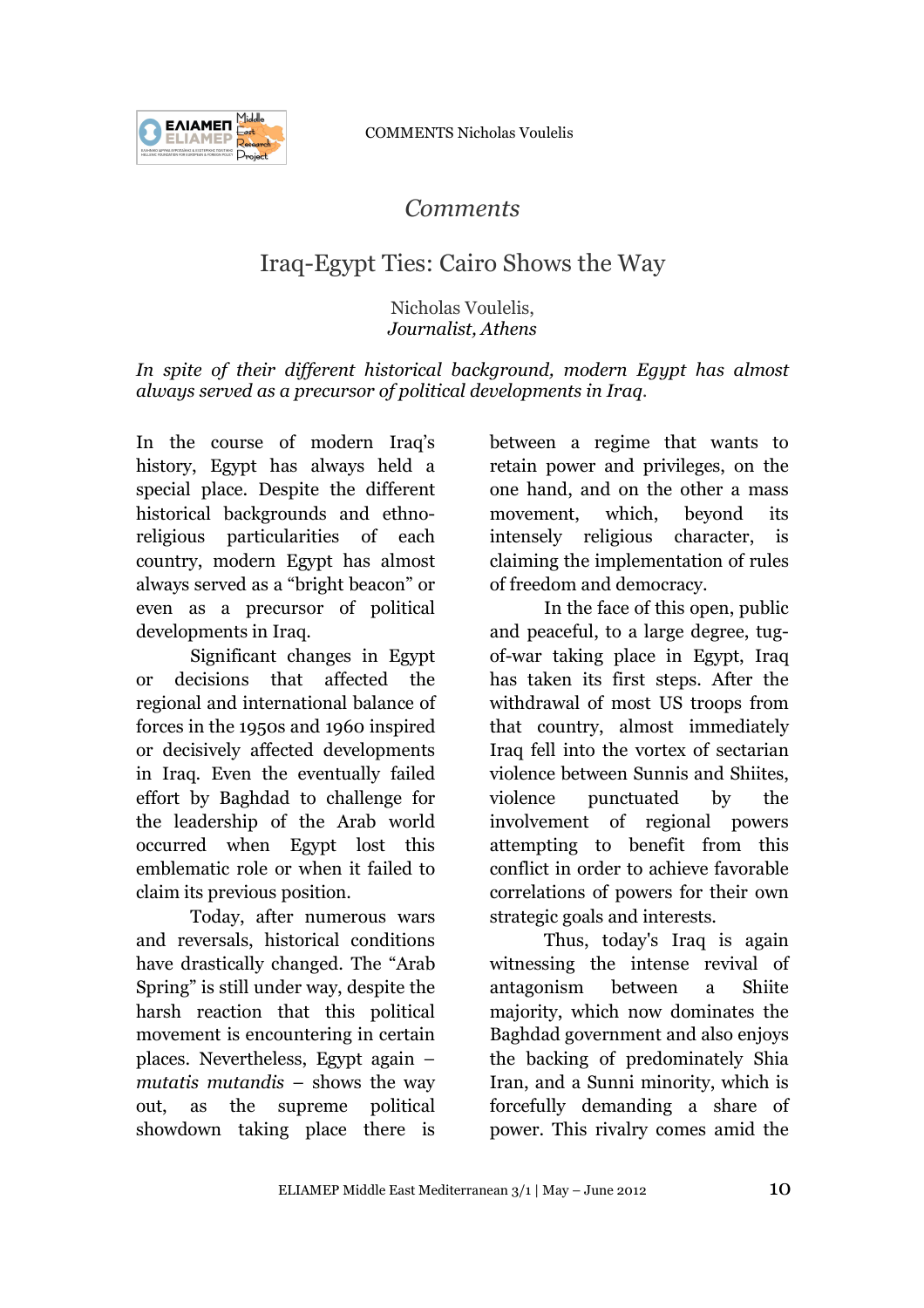

presence of extremist and terrorist groups trying to exacerbate the conflict and to sow the seeds of chaos.

The emergence of the Muslim Brotherhood's candidate as the next president of Egypt will surely encourage Iraq's Sunnis, who hope that their co-religionists in Egypt will not abandon them. Such a development could deflect any trend by young Sunnis in Iraq to turn towards terrorist groups inspired by Al Qaeda who propagate the idea of a new extremist "Caliphate" in Iraq.

Neighboring Saudi Arabia, the decades-old bastion of "ultraorthodox" Sunni in the Muslim world, is also dynamically intervening in this barely contained conflict between Iraq's dominant Shiites and "jilted" Sunnis. The Saudi kingdom does not want to "lose" Iraq in its ongoing competition with Iran, a clash on every level for the prize of more-or-less leading the entire Arab-Muslim world, and a clash that has recently become sharper and bloodier, as evidenced by the scope of the undeclared civil war in Syria.

The Saudi monarchy has advanced from merely wanting to be the spiritual leader of Sunnis throughout the world and is now attempting active interventions where the strategic interests of its ultra-conservative regime are at stake. After the assistance the Saudi regime offered to the Bahrain monarchy to suppress the popular

demands for freedom and democratic rights, it subsequently threw its weight, along with Qatar and the UAE, into the Syrian conflict, this time on the side of the mostly Sunni majority insurgents.

Saudi Arabia continues to exhibit a distinctly cautious stance vis-a-vis the Iraqi government of Nouri al-Maliki, himself a Shiite, and is shoring up, any way it can, the Sunni parties and factions in their campaign to prevent persecutions and their marginalization. However, the Saudi monarchy does not want the transformation of Iraq's internal conflict into an outright civil war.

The focus of attention, and support, on the part of the powerful Sunni monarchies on the Arabian Peninsula and Gulf nevertheless remains Syria, whose regime is viewed as a proxy of Teheran, a fact that has made it a target for overthrow by the Sunni monarchs. Conversely, the idea of dealing with the Baghdad government via political means has won out, and may be the reason why it is being attacked, at the same time, by portions of the Shiite majority.

In any event, Baghdad, as far as it may be from Cairo, and regardless of how much it is concerned by the possibility of fighting spilling over from Syria onto its territory, understands that the reverberations from the Egyptian capital are a reminder of what's truly at stake today in the Arab world.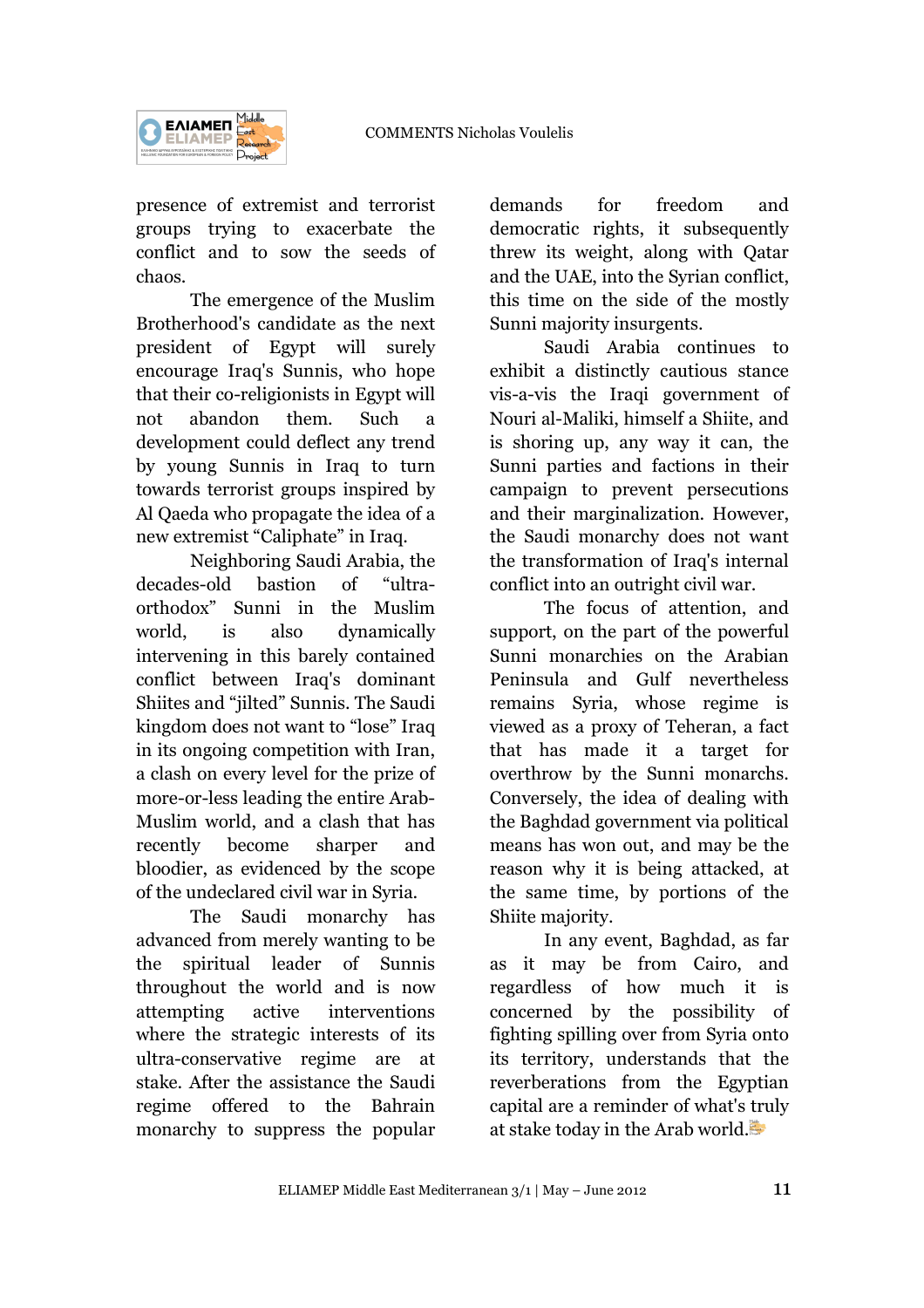

# A Puzzle with not-matching Pieces: Iraqi-Turkish Relations after 2003

Pantelis Touloumakos, *University of Athens, ELIAMEP Assistant Researcher*

*The emphasis of this comment is given to the necessary reorientation of Turkish soft power foreign policy towards Iraq as a result of the political reality in Iraq after 2003.* 

The invasion of U.S. troops in Iraq, in 2003 – and the subsequent toppling of the Saddam Hussein regime – changed completely the geostrategic map of Middle East. As a consequence of the federalization of Iraq, a Kurdistan Regional Government (KRG), in the northern part of Iraq, was founded. This was undoubtedly a source of major concern for Turkey, because of the Kurdish issue. Since the 1960s, Ankara was in close cooperation with Baghdad, in order to deal with the Kurdish activities in this area. In light of these facts, Turkey was now forced, not only to accept the new role of the Iraqi Kurds, but also to establish diplomatic relations with them.

The reorientation of Turkish foreign policy towards Iraq was a necessity; however, it is interesting to note that such a change took place in the context of neo – Ottoman doctrine. According to this, Turkey possesses an important geostrategic

location, a powerful economy, as well as political stability and a long – standing historical experience; therefore, Ankara can become a strong regional power, expanding her influence in regions that were once part of the Ottoman Empire, including Iraq.

As a consequence, Turkey tried to strengthen its political and economic relations with Iraq, giving special emphasis in soft power issues. In 2009, Turkish Prime Minister, Recep Tayyip Erdoğan, visited Baghdad with 9 members of his cabinet. During this visit, memorandums of understanding on 48 issues – including education, energy, trade and health – were concluded; besides, several economic issues were also discussed. Turkish NGOs' activities in Iraq prove that Ankara is interested in expanding its development policy in this country. It should also be noted that Turkish interest in strengthening relations with Iraq was also expressed in the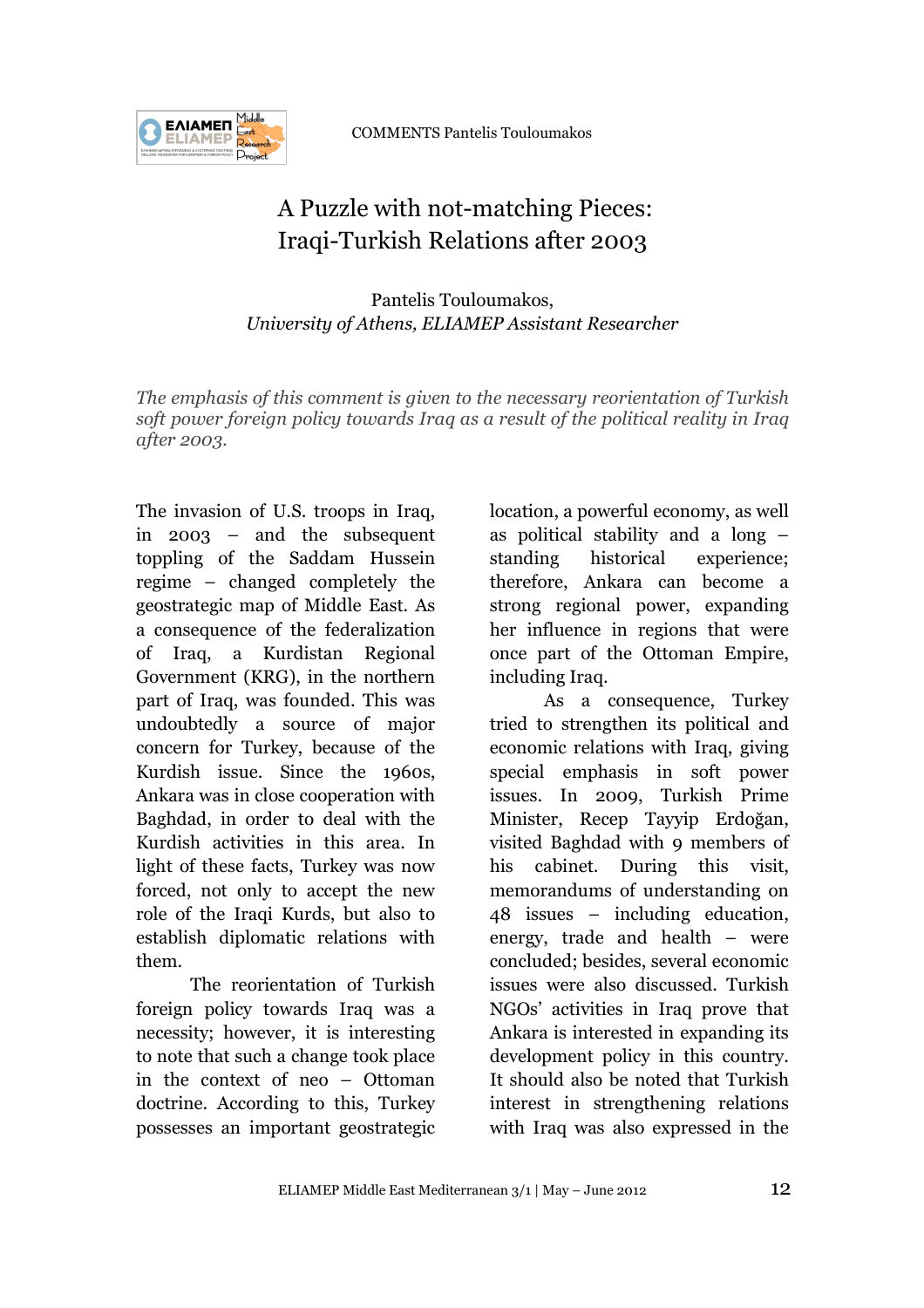

domain of transports: from October 2008, Turkish Airlines started flights to Baghdad – which had been stopped since 1991, because of the First Gulf War; besides, from February 2010, a railway connecting Gaziantep with Mosul started working.

There are some good reasons for this new Turkish approach towards Iraq. Being in close cooperation with Iraqi federal government as well as with KRG, allowed Turkey to put more pressure on PKK. In addition to this, the development of economic relations between KRG and Southeastern Turkey could help improve the Kurdish – speaking regions of Turkey. There are also diplomatic reasons to be mentioned. Turkey is seen by some analysts as a geostrategic player capable of counter – balancing the Iranian influence in Iraq. Taking into consideration the decision of US government to withdraw American troops from Iraqi soil, the need to fill the vacuum of influence in this region becomes more important. This also coincides with the neo – Ottoman policy of Turkey and the new role Ankara aspires for herself.

But this is only the one side of the story. Iraq is still far from being a country with solid social and political structures. Moreover, KRG is seeking to annex Kirkuk – a potential to

which Turkey is strongly opposed. In such a case, Kurds might try to establish an independent state, which will also have possible serious consequences in Turkey's large Kurdish – speaking population.

Other difficulties do arise too. Following the 2010 Iraqi elections – and during the negotiations for the formation of the new government – Ankara and Washington sided with the Iraqiyya bloc, headed by Ilyad Allawi, the Shiite former Prime Minister; Ankara developed also strong ties with Vice – President, Tariq al – Hashemi. This caused serious problems in Turkish – Iraqi relations; in April 2012, Iraqi Prime Minister, Nuri al – Maliki, described Turkey as a "hostile state", with a sectarian agenda. To make things worse, Tariq al – Hashemi, facing charges for having had terrorist death squads under his command. took refuge to Turkey. In spite of an Interpol warrant for Hashemi, Turkey seems reluctant to extradite him.

The reorientation of Turkish foreign policy has helped Ankara to deal with many possible problems in Turkish – Iraqi relations; but there are also many other pieces which form the Iraqi puzzle. It remains to be seen how all these factors will interact – and the Turkish attitude towards them.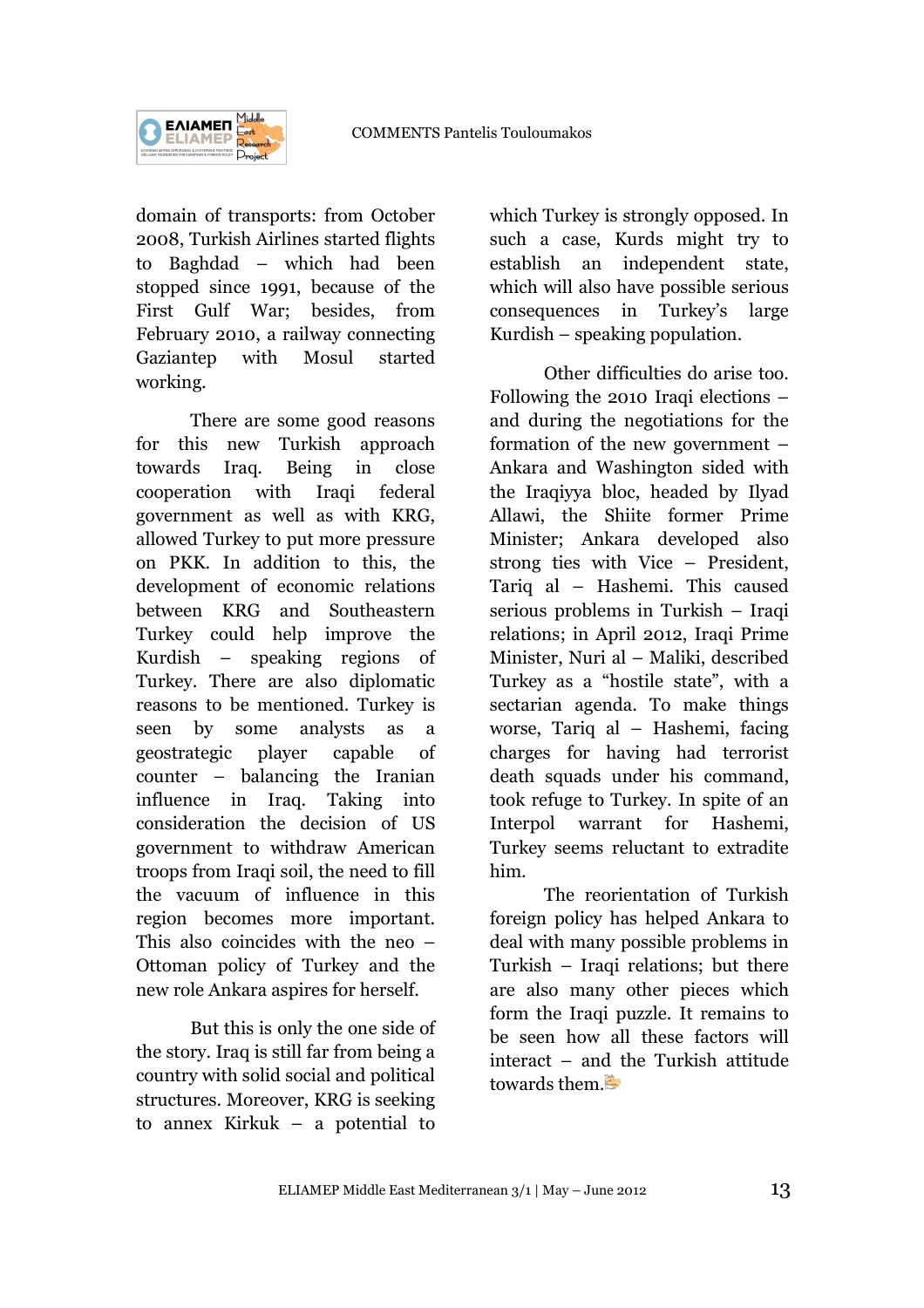

# Facilitating Dialogue between Iraq and the Saudis

Evangelos Venetis, *ELIAMEP Middle East Research Project*

*Given the growing Sunnite-Shiite dipole in the region the relations between Baghdad and Riyadh are crucial for regional stability. Both countries need to overcome their mutual distrust and to establish a diplomatic rapprochement in order to make gains in various fronts.* 

It is a conventional wisdom that the emergence of the Shiite government in Baghdad as the result of the 2003 deposal of Saddam Hussein has made Riyadh feel uneasy about their neighbor. Besides since 1923 bilateral relations have always been strained, except the Iran-Iraq War (1980-1988). The strained relations between the two neighbors are mainly ideological, i.e. the Saudis sponsor the Sunni Wahhabi version of Islam in the Muslim world at the expense of the Shiites whilst the Baghdad Shiite government views the Saudis as the spearhead of an extreme version of Sunni Islam and a main source of trouble and oppression for the Shiites in the region in recent past. This ideological intra-Muslim difference is pivotal for understanding geostrategic developments in the region and has become an obstacle for the improvement of bilateral ties. Could they improve and, if so, in what context?

No doubt the mutual distrust is deep-rooted and interwoven with ongoing political developments in both countries. Baghdad accuses Riyadh of supporting terrorism inside Iraq in order to destabilize the country whilst Riyadh is interested in protecting the rights of the declining Sunni minority in Iraq. On its part, Riyadh views the Shiite-led Baghdad government with suspicion, especially with regard to Iraq's flourishing ties with neighboring Iran almost in every case. Riyadh is concerned about Iraq's role in the Bahrain crisis and the impact of the Iraqi Shiite rule amongst the Shiites in east Saudi Arabia. In this context Riyadh welcomed and accommodated the fugitive Iraqi Sunni Vice-President Tariq al-Hashemi who is wanted in Iraq for various crimes. Expectedly this move raised tensions and is expected to worsen bilateral relations further. Thus the future seems to be bleak.

Yet there is something that both countries agree, and this is regional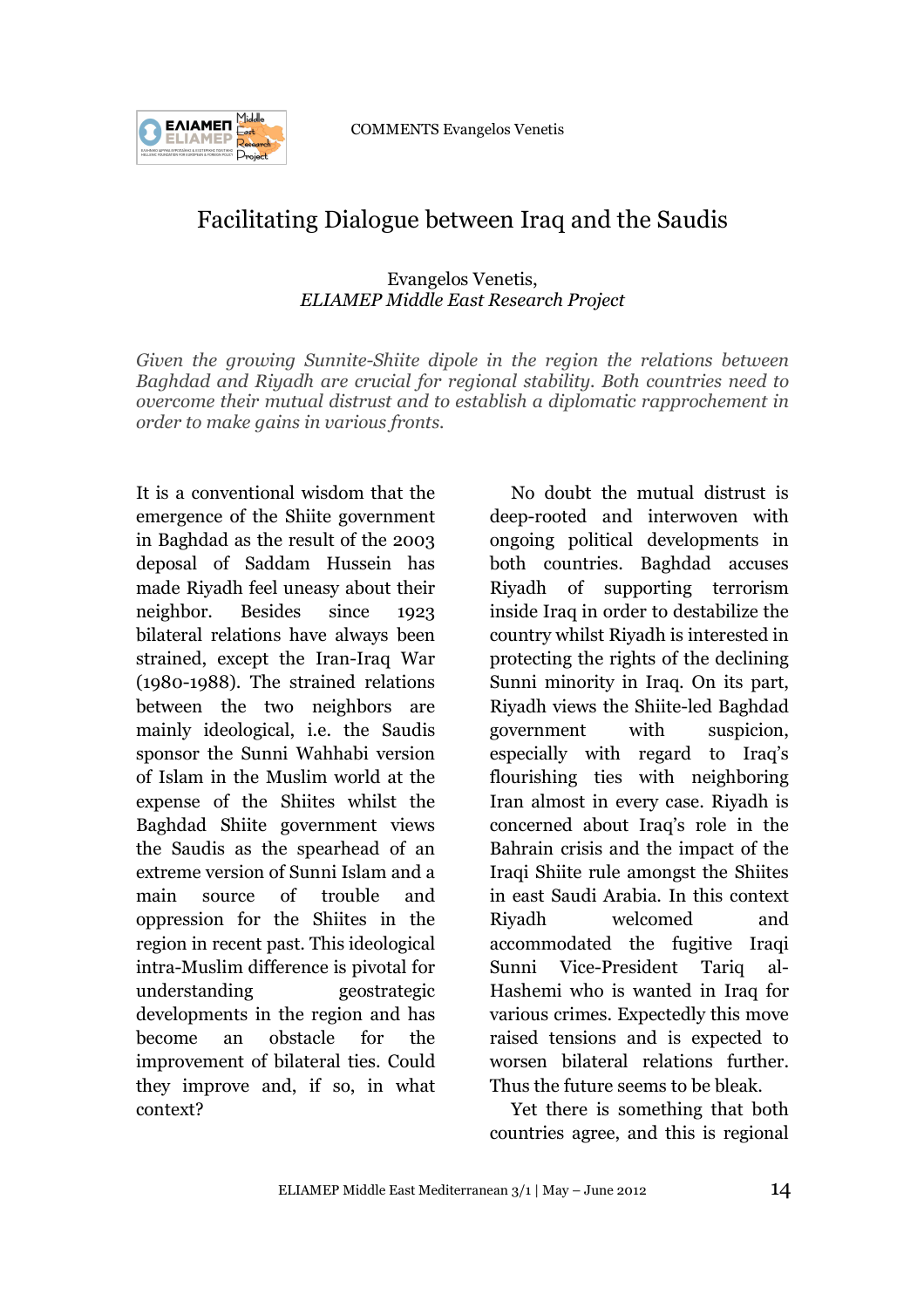

stability. Albeit their mutual distrust, they must realize that they must find a *modus vivendi* which will presuppose mutual respect. Riyadh is unwilling to accept that after Tehran there is a second Shiite-led government in the Mesopotamia and Baghdad feels also threatened by the Wahabbi form of Islam that Riyadh advocates. Yet, if their relations continue to deteriorate, both will suffer. Riyadh must contribute to the stability of Iraq and Baghdad must work hard for balancing regional disputes between the Shiites and the Sunnis.

With the Syrian crisis getting worse, both sides need to address this issue and preserve regional security. Although their interests are conflicting, they must contribute to peace in the short term in order to resolve other international and domestic issues. In this context they need to start discussing at a diplomatic level. The lesser degree of bilateral diplomatic ties is reflected by the fact that the first post-war (2003) Iraqi Ambassador to Riyadh was appointed only in 2009 and the Saudi Ambassador in Baghdad is based in Amman and serves both posts in Jordan and Baghdad. This situation needs to alter and both countries must have full diplomatic missions, taking in mind that the

greater their differences are the more their diplomatic contact.

Once a systematic discussion framework is achieved, then Riyadh must be more diplomatically active in regard to Baghdad and encourage Iraq to participate more actively in Arab forums, such as the Arab league. If the diplomatic interaction works out, then Iraq should also be invited to the Gulf Cooperation Council as an attendee. Although this sounds unrealistic now, it could be achieved in the foreseeable future, once basic trust is achieved.

On its part Baghdad must participate constructively to an intra-Muslim Sunni-Shiite dialogue. Such a development is much needed now, especially with regard to the status of Sunnis in Iraq and the Shiites in Saudi Arabia and Bahrain. Iraq has also a key role to play in bringing Tehran and Baghdad closer and bridging unbridgeable gaps.

Given the ongoing Syrian crisis, the region cannot stand another major regional dispute. Currently no side shows any interest to engage constructively in a dialogue and if they fail to establish an essential diplomatic rapprochement, Baghdad and Riyadh are destined to face each other in every front and this is in the interest of no regional country.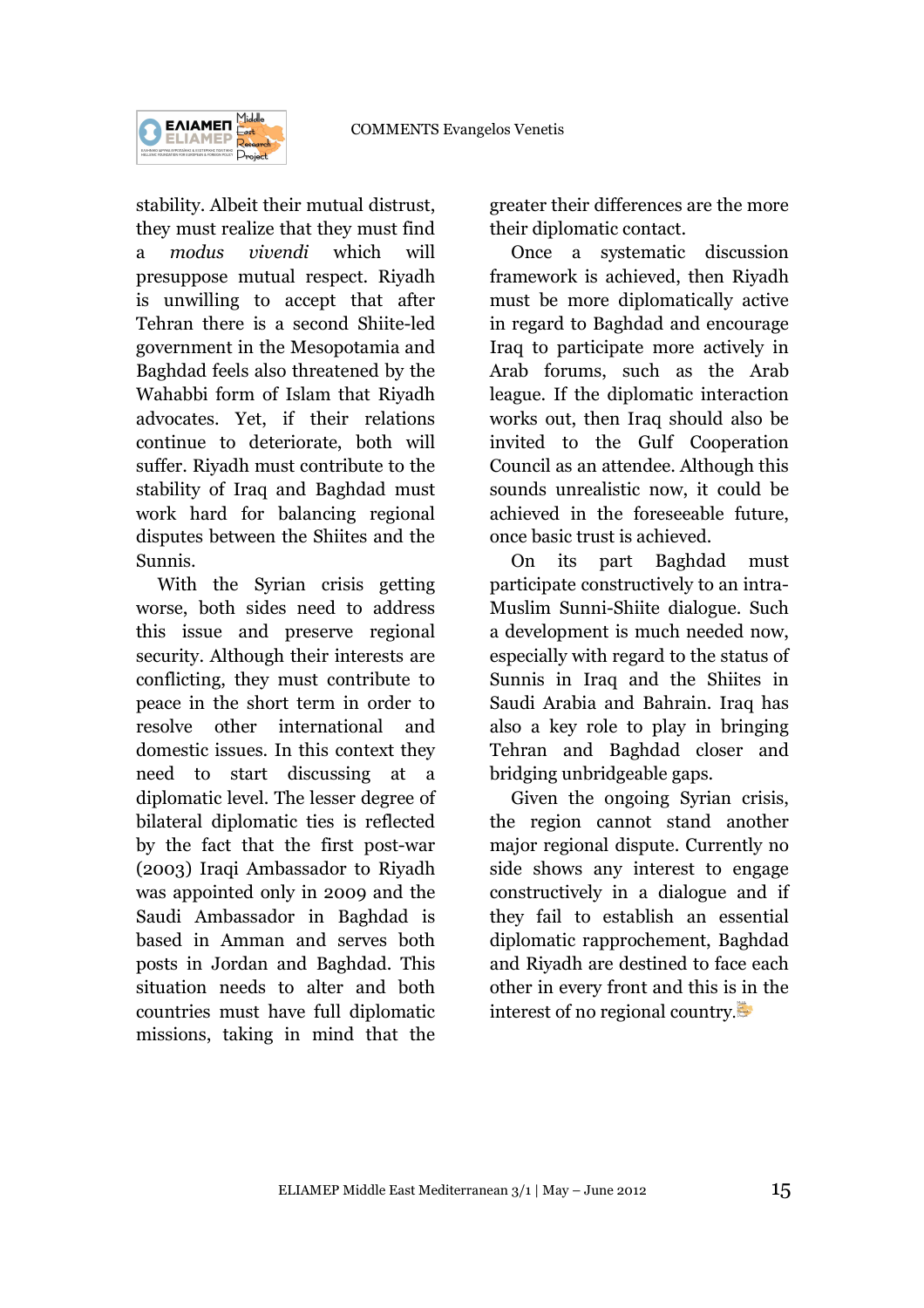

# **Focus on** *Iraqi-Greek Ties*

With Iraq at a crossroad in terms of its domestic political scene, the Middle East faces a challenge resulting from the role of the newborn Iraqi democracy and the geopolitical repercussions it may have in the context of the Shiite-Sunni rivalry and the case of Kurdistan. A major country in the energy sector worldwide Iraq is an important partner for Athens at a time of extreme economic hardship for Greece.

In this regard, H.E. Mr. Burhan Jaf, the Ambassador of the Republic of Iraq in Greece, sheds light on important aspects of Iraqi-Greek ties as well as the role of Iraq in the Middle East.

*Q: What do you think of the existing status of Iraqi-Greek economic relations?* 

**A:** Iraqi- Greek relations are fairly strong. Yet, there is mutual interest in the further deepening of this relation in all fields of interest. In particular, we are determined to expand our economic cooperation and to pursue a series of delegations exchange at all levels of hierarchy. As far as the sector of education is concerned we aim to support programs of study for Iraqi students in Greece as well as programs of exchange of students between the two countries. In cultural level there is a lot of interaction going on at the moment. The recent Greek excavations in Erbil region as well as the operation of many Greek companies in Kurdistan region and other parts of Iraq are revealing of the nature of the ties between the

two countries. However, we need to do more on the tourist sector whereby I find there are opportunities that can be properly explored. Similarly, we are hoping to open regular direct flights between our countries.

*Q: Many Greek businessmen are interested in investing in Iraq, and especially the Kurdistan region. Has there been any substantial progress for Greek investments in your country?* 

**A:** We can definitely identify a good progress made in the domain of Greek investments in Iraq. Through well-established organizations such as the Greek- Iraqi Business and Industrial Association and the recent creation of the Greek-Kurdish Center for Reconstruction& Investments in Erbil along with individual initiatives, the Kurdistan Regional Government (KRG) has attracted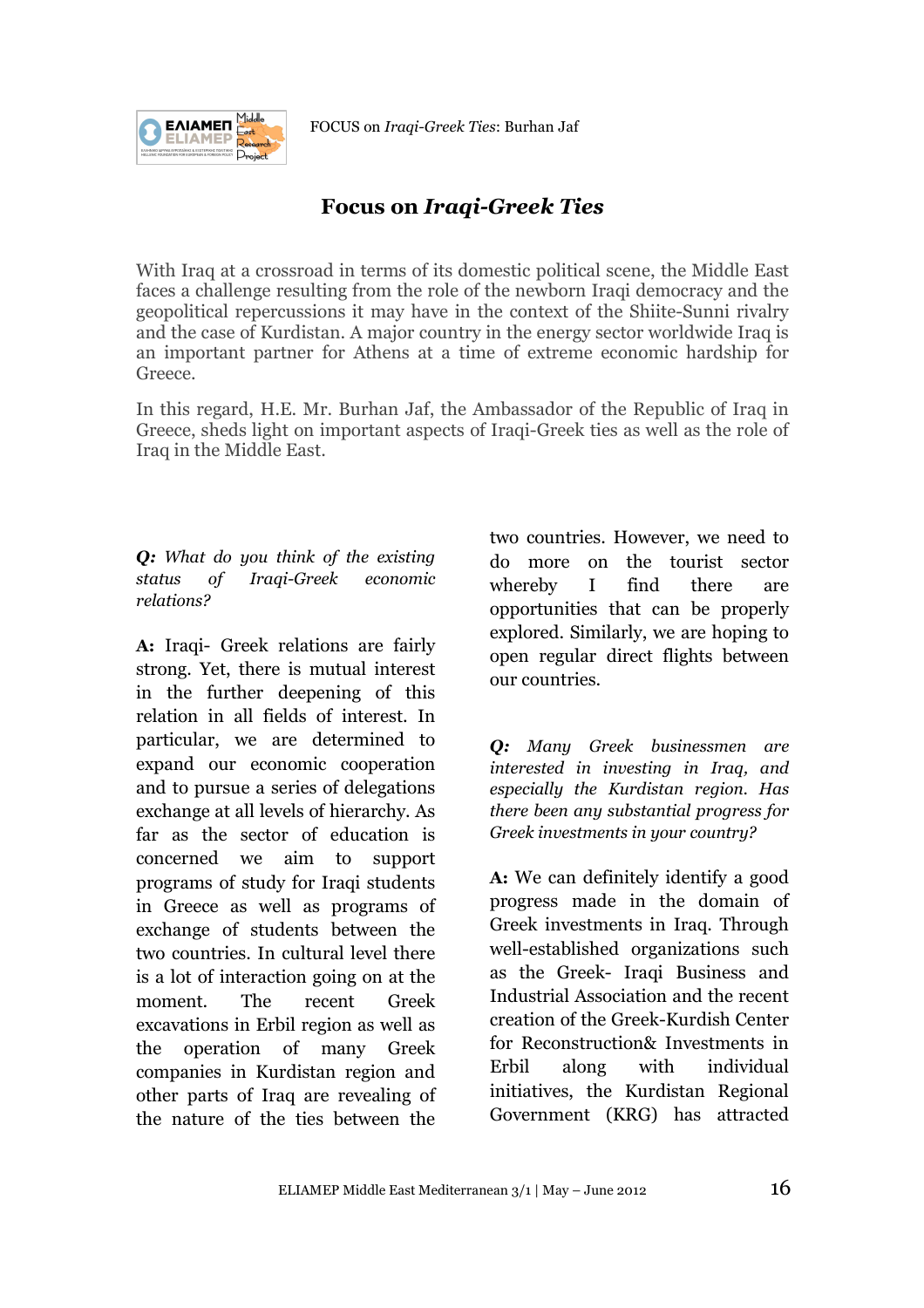

lately a big number of companies, mainly those engaged with construction projects but pharmaceutical ones too. Yet, we are looking to increase such opportunities aiming at the further strengthening of our bilateral relations. For their side, Greek companies should not hesitate to invest in Iraq, as this would add further to the success of our mutual goal of an institutionalized cooperation.

*Q: You have been influential in promoting bilateral cultural relations.* 

**A:** I feel very strongly about promoting cultural bilateral relations, but we are still very much at the drawing board, and dependent on individual initiatives. In a first instance we have looked at strengthening and acknowledging the diversity in our own community in hope to create a spirit of participation.

Greek initiatives to keep their history, their own traditions and cultural heritage alive strengthening thus the Greek cultural identity constitutes a source of inspiration for Iraq. Greece has refined the art on how to celebrate ones' past history, and how to pass this on to the future generations. The importance attached to history rediscovering one's roots and artifacts is ongoing in Iraq. We are thus very happy to have Greek archeologists helping the

effort to learn more about the joint history in the North of Iraq, namely Kurdistan Region. We also hope to share the rich past of Mesopotamia and its meeting points with the rich Greek history through lectures and presentations.

Through the exchange of artists in all artistic expressions, folklore Kurdish- Greek dance groups and other activities such as Iraqi- Greek exhibitions initiated by a number of Greek universities in Iraq we also hope to introduce more Iraqi artists to the Greek public and assist individual initiatives in this year's program. Last Spring we were able to present a successful cultural meeting on Iraq for the first time.

In the near future, we target at hosting a number of more and diverse initiatives.

## *Q: How could bilateral relations evolve satisfactorily in the foreseeable future? In what field?*

**A:** Our target is to strengthen and expand the already established bilateral relations in all spheres of mutual interest. On the cultural level, we share common interests to bring together artists from both countries and expose their works in mutually organized cultural festivals in order to share different techniques that can vary from one country to another. Conferences and seminars also intend to enable both sides to learn from each other's experience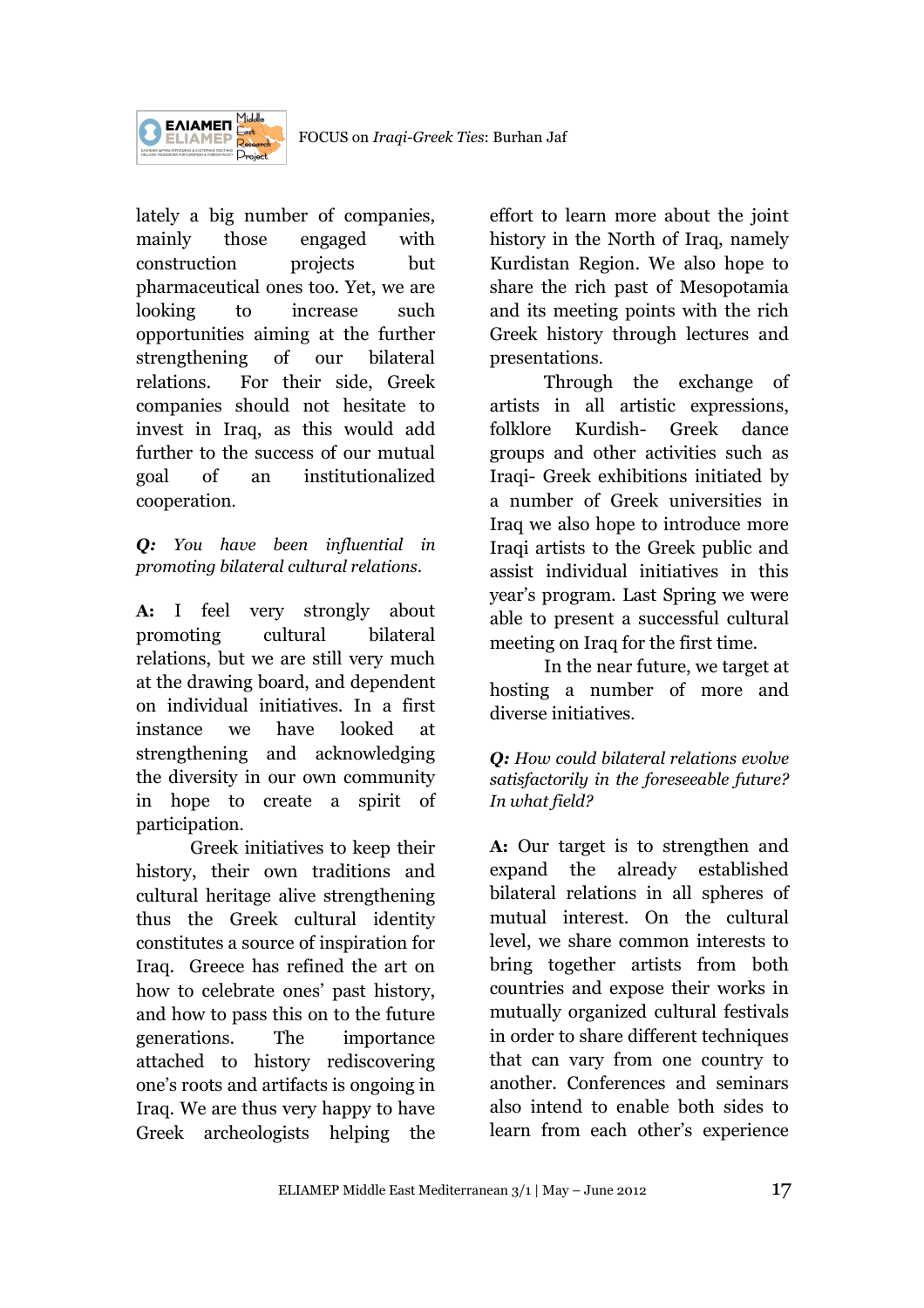

and thus increase and expand knowledge of each other. On the political level, we aim at the exchange of delegations and the enrichment of diplomatic relations. Finally, on economic level, we target to increase the number of trade and other economic bilateral agreements.

## *Q: Are you satisfied by Iraq's progress to reconstruct its energy sector?*

**A:** Iraq experiences a very long shortage of electricity despite many efforts by the government. Our energy sector needs to be reconstructed up to the challenges ahead. The government has given this sector a priority and thus allocated a vast amount of investment. I'm confident that the current government will eventually address this vital issue this year. I hope the Greek energy companies will take part in any upcoming solution and cooperate in this significant sector of our country.

## *Q: With regard to the Syrian Crisis what is Baghdad's position?*

**A:** One of our foreign policy's fundamental principles is the 'noninterference' in the domestic affairs of other countries, let alone the internal affairs of our neighbouring countries. Iraq supports a stable democratic Syria and condemns all violations of the human rights. Iraq

wants to function in a viable security and stability region.

## *Q: What would Iraq do in case the Syrian crisis leads to the destabilization of Syria?*

**A:** Iraq is very much concern about the current crisis in Syria. Iraq is in line with the Arab league resolutions and against any military intervention in Syria. Nonetheless, the future of Assad's regime is ambiguous. Iraq has last month expressed its willingness to cooperate in bringing the Syrian opposition and the current Assad government into direct negotiations. But the crisis is now heading towards uncertainty. Iraq wishes for the present Syrian crisis to be solved without violence and bloodshed. Iraq will respect the wishes of the Syrian people to build their political future on peace through non-violent means.

*Q: After the US military withdrawal from Iraq and the ongoing bomb attacks in various cities, do you think that Baghdad can be self-sufficient in terms of internal security?* 

**A:** The current situation in Iraq indicates the need for a careful consideration and thorough reading of the recent incidents. The withdrawal of Al- Iraqiya list and the recent verdicts on Tariq Al-Hashemi only make clear the need for the Iraqis to work together for the sake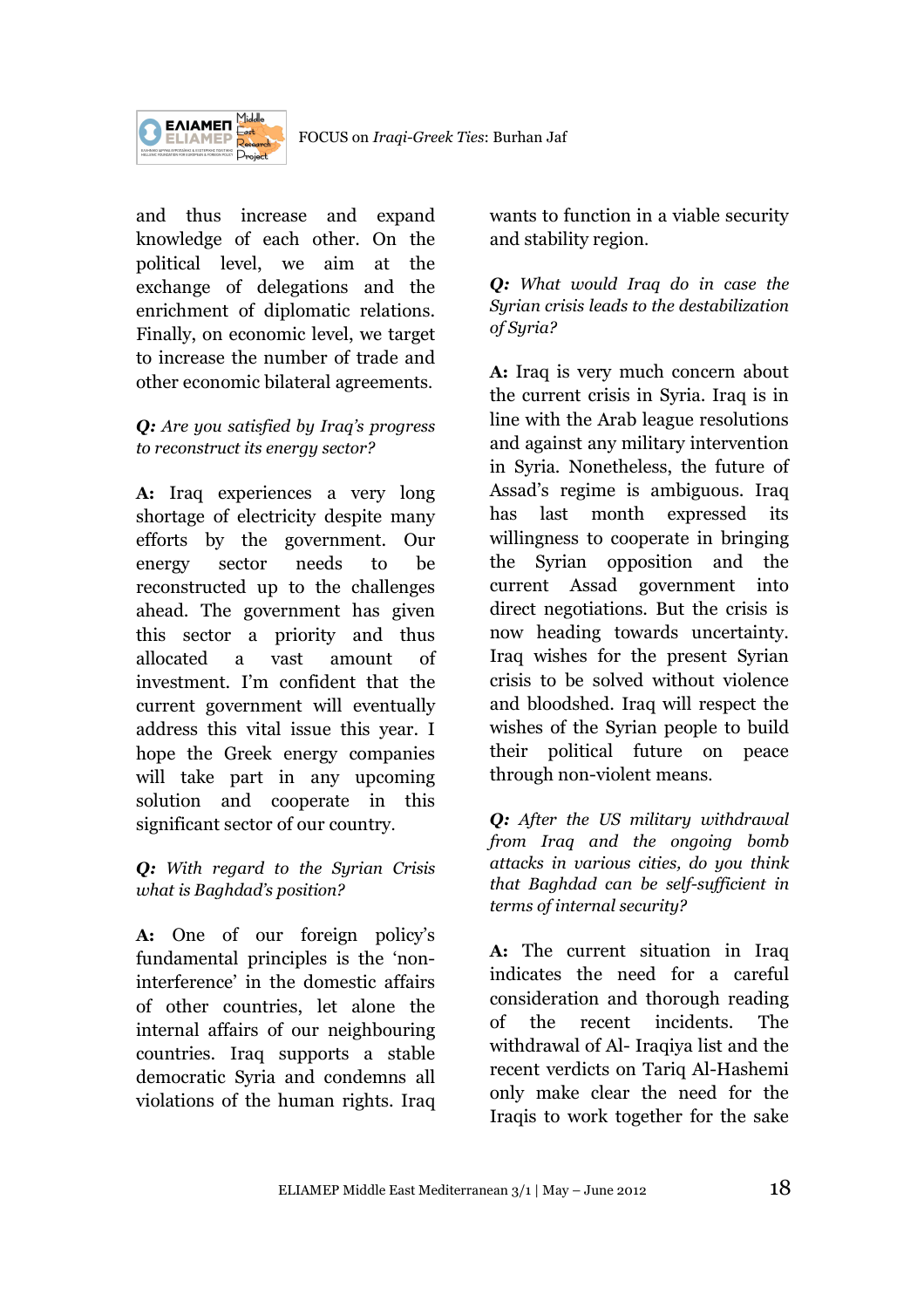

of a harmonious coexistence in a stable constitutional Iraq. This is in turn dependent on a 'noninterference' policy that the neighbouring countries ought to pursue as regards to our domestic affairs whereas prerequisite for a strong unity among all the Iraqis is the cooperation among all the groups involved. The recent call for a Reconciliation National Conference in order to sign a national agreement could work only positively towards this aim.

Obviously there is a lacking of cultural democracy in our society, but lawful practices, based on a commitment to democratic principles, pursued by our politicians can prevent continuous political crisis that hinders stability in our country. Our constitution is not perfect and certainly more amendments could be further implemented. Yet, it is an important achievement towards democracy. No politician, head of political party or group who won the last elections can control the security of this country alone. What is missing in this equation is the state. Iraqi sovereignty doesn't only dictate the withdrawal of foreign forces from its soil but it is equally rooted in the fulfillment of the national will which stems from the empowerment of its people. Given that all political parties today are willing to abide by the constitution then, I consider a

peaceful and civil solution imperative so that we can see violence to fade away. After the national conference in Baghdad, it seems the Iraqi federal security forces are stronger to take on the control of the internal security and safety of our citizenship.

*Q: In recent years Iraq has entered democratic process. How do you view the so-called Arab Spring?* 

**A:** The Arab Spring is reflective of the people's will for rights, equality and a democratic system of governance in the broader region of the Middle East and North Africa. It is a positive development and indication of the alterations that have started to take place in the regional setting. We have witnessed regime changes, free elections in various Arab countries and therefore I do believe more changes can be anticipated.

*Q: What is your view regarding democratic movements in the Persian Gulf Arab states?* 

**A:** The 2011 uprising in Bahrain following the Arab protests in Tunisia and elsewhere aimed at greater political freedom and equality mainly for the country's Shia population that constitutes the majority. Yet the February 14 uprising, in view of regional interference, failed. All these teach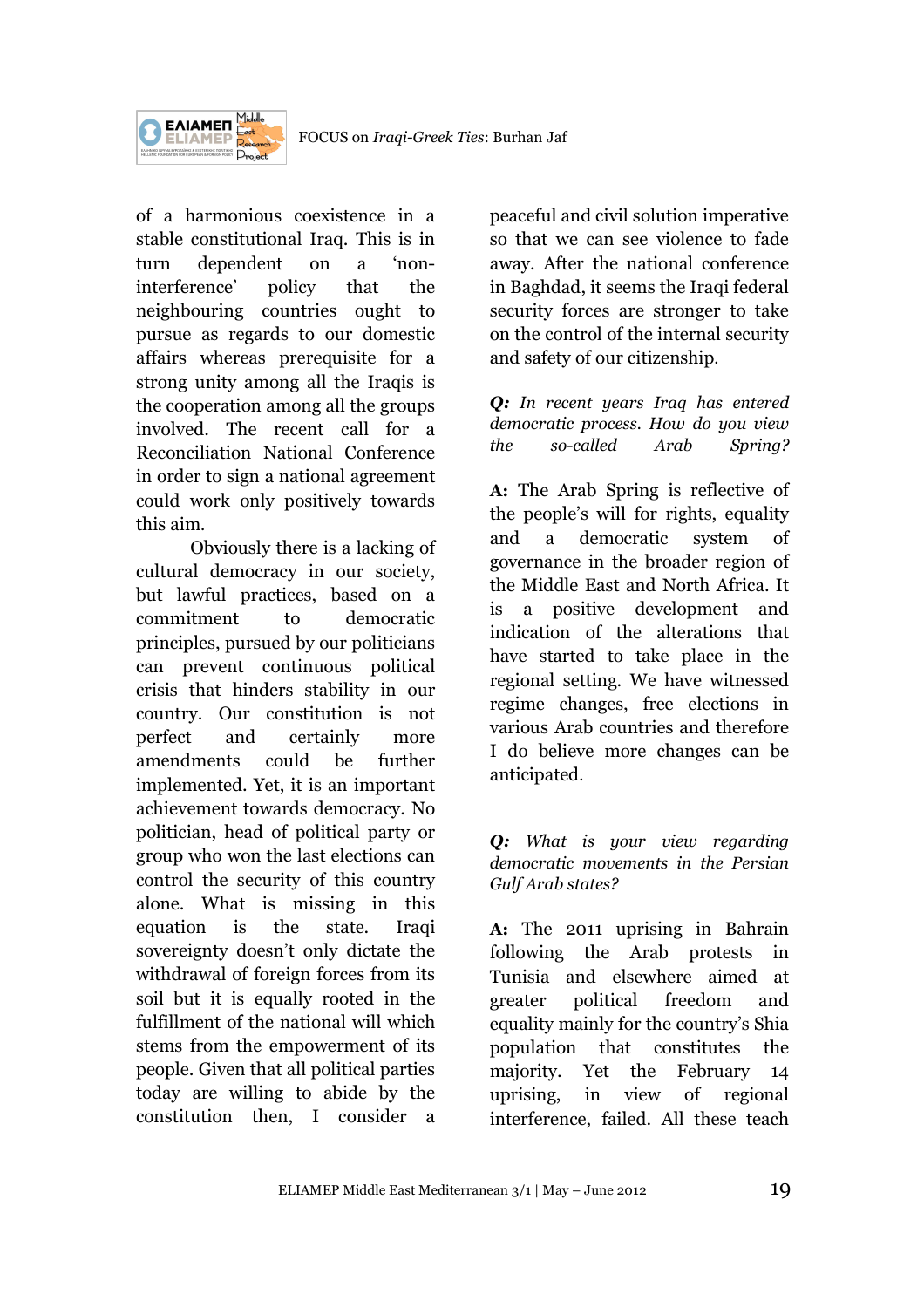

us the same lesson of the need for democratic reforms and abidance to the basic principle of 'noninterference' according to the UN Charter as the only way to regional progress and stability.

*Q: Do you think that a collaboration between Iraq and the Arab League is viable given the strained relations between Baghdad and Riyadh?* 

**A:** The Arab League is not an abstract player distinctive from Iraq, but an organization consisting of 22 Arab states whose aim is exactly to strengthen relations among its statemembers through political, cultural and economic cooperation and even more coordinate their policies, and promote their common interests. Bearing in mind that Iraq together with Saudi Arabia are founding members of this organization, I do

not see why such cooperation could not be viable. So far, there are no problems between Iraq and Saudi Arabia. The only issue at stake at least for Riyadh is the fear of a potential emergence of an Islamic state based on Shi'ism identical to that of Tehran. That could not and will not happen in our federal and constitutional Iraq.

## *Q: Iraq-Iran relations could be termed generally as harmonious.*

**A:** Kurdistan and Iran are bound up with historical, cultural and strong economic relations. Therefore, even if that visit would indeed occur, it would only strengthen their bilateral relations. Iranian goods can be found widely in the Kurdish markets whereas KRG's relations with Iran could only lead to stronger Iraqi-Iranian relations.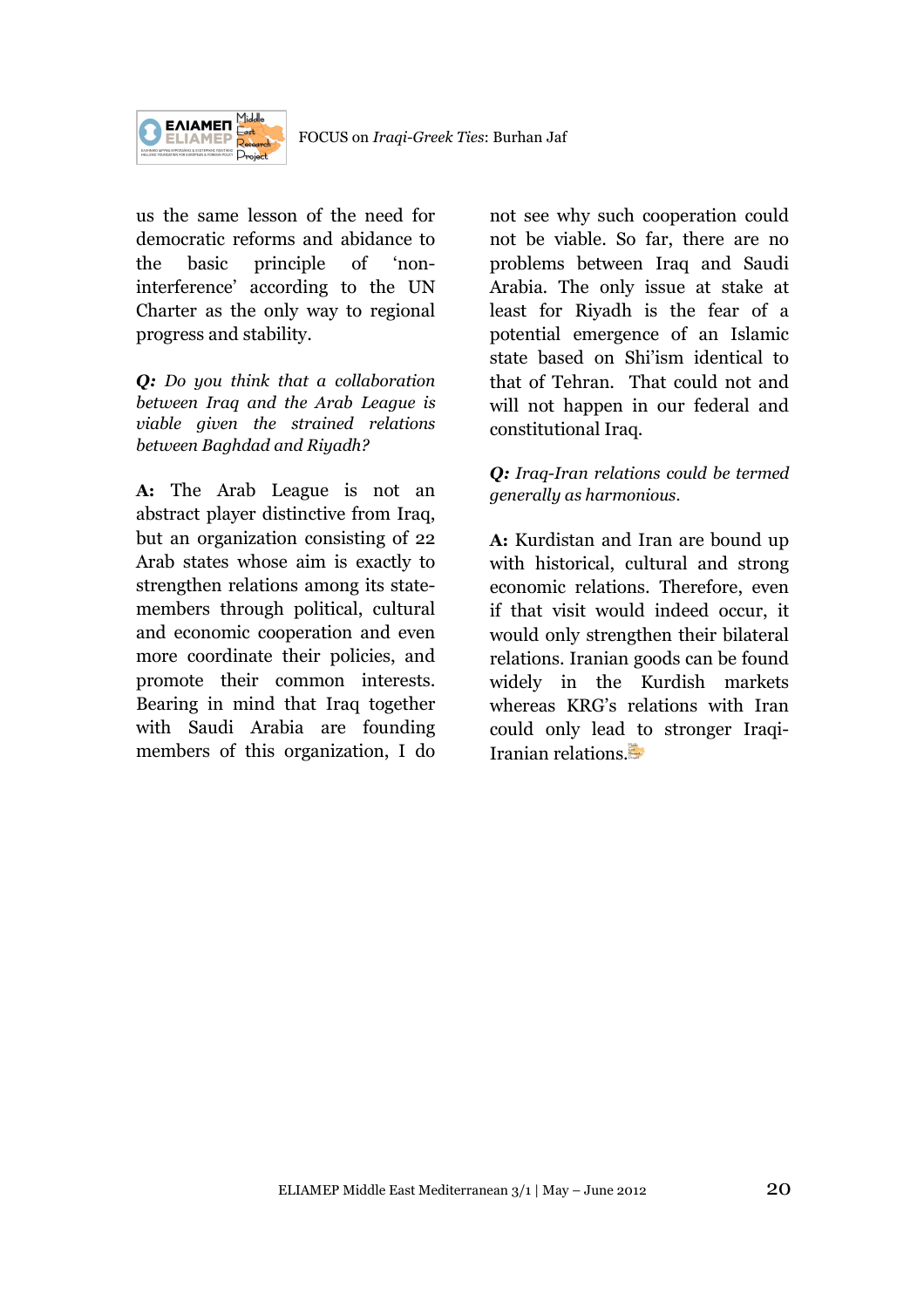

MONITORING THE MIDDLE EAST

# **Monitoring the Middle East**

#### **Afghanistan**

#### **Afghan governor slain in Jowjan** (29, June, 2012)

Militants slew the northern Jowjan Province's governor along with his wife and daughter. The assailants managed to flee and police have arrested one of the governor's bodyguards. So far no group has claimed responsibility for the incident.

#### **Bahrain**

#### **Anti-regime slogans in the streets of Bahrain** (30 June, 2012)

A large number of Bahraini Shiite demonstrators keep protesting in the capital Manama and other cities against the al-Khalifa government. Protesters called on the ruling family to relinquish power and enable a democratically-elected government emerge.

*Comment: The Bahrain Crisis is ongoing regardless of the fact that western media remain silent.* 

#### **Cyprus**

**Nicosia welcomes the Iranian Foreign Minister Ali Akbar Salehi** (29 June, 2012) During his daylong stay in Cyprus Salehi visited Larnaca and met with the Cypriot President Dimitris Christofias and conveyed Iranian President Mahmud Ahamdinejad's verbal invitation to the Cypriot President to participate in the Non-Alligned Movement Summit in Tehran in August.

#### **Egypt**

**Mursi sown in as Egypt's first democratically-elected President** (30 June, 2012) Muhammad Mursi has officially been sworn in as Egypt's first democratically elected president more than a year after former President Hosni Mubarak was toppled.

*Comment: Mursi has a long way to go before overcoming the red lines of the military.*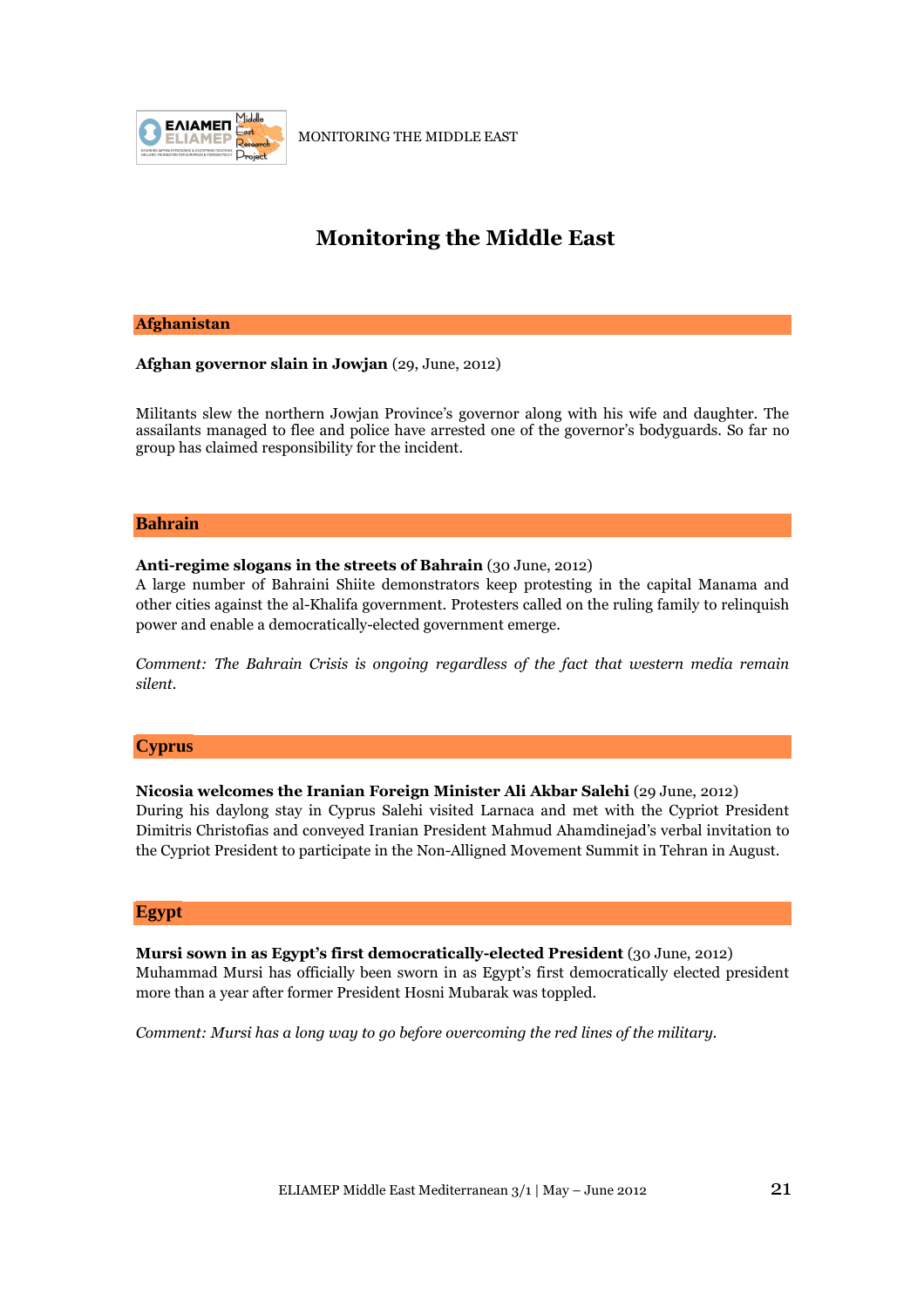

MONITORING THE MIDDLE EAST

#### **Greece**

#### **Pirates seize Greek-owned tanker off Oman** (11 May, 2012)

Pirates have hijacked a Greek-owned oil tanker carrying 135.000 tones of crude oil while in the Arabian Sea. This was the first successful attack on an oil tanker off the Horn of Africa in more than a year.

#### **Iran**

#### **EU ban on Iran oil will be enforced on July 1** (30 June, 2012)

EU governments formally approved an embargo on Iranian oil to start on 1 July, dismissing calls from Greece for possible exemptions to help ease its economic crisis.

#### **China defies US and EU oil embargoes on Iran** (30 June, 2012)

Beijing has reiterated its strong opposition to the oil-embargoes against Iran, describing its oil imports from Tehran as "legitimate and justified."

#### **Iraq**

#### **Iraqi President threatens to quit** (18 June, 2012)

Iraq's President Jalal Talabani has threatened to step down if Prime Minister Nouri al-Maliki does not receive a vote of confidence.

#### **Iraqi Prime Minister calls for early elections** (27, June, 2012)

The Prime Minister of Iraq Nouri al-Maliki has called for early elections after efforts to end the political crisis through negotiations failed. Maliki's decision came after his political rival, Iyad Alawi, refused to engage in dialogue to solve the political stand-off and embarked on a campaign to unseat him.

*Comment: Iraq is discerning into political chaos again. Fireworks expected soon.*

#### **Lebanon**

#### **Lebanon confiscates smuggle arms on Italian ship** (8 May, 2012)

The Lebanese army has confiscates a large quantity of ammunitions aboard an Italian ship in the northern Lebanese port city of Tripoli. The ship was sailing from Germany via Alexandria. The arms were destined to equip rebels in Syria.

*Comment: This incident reflects the non-regional western powers intervention in Syria.*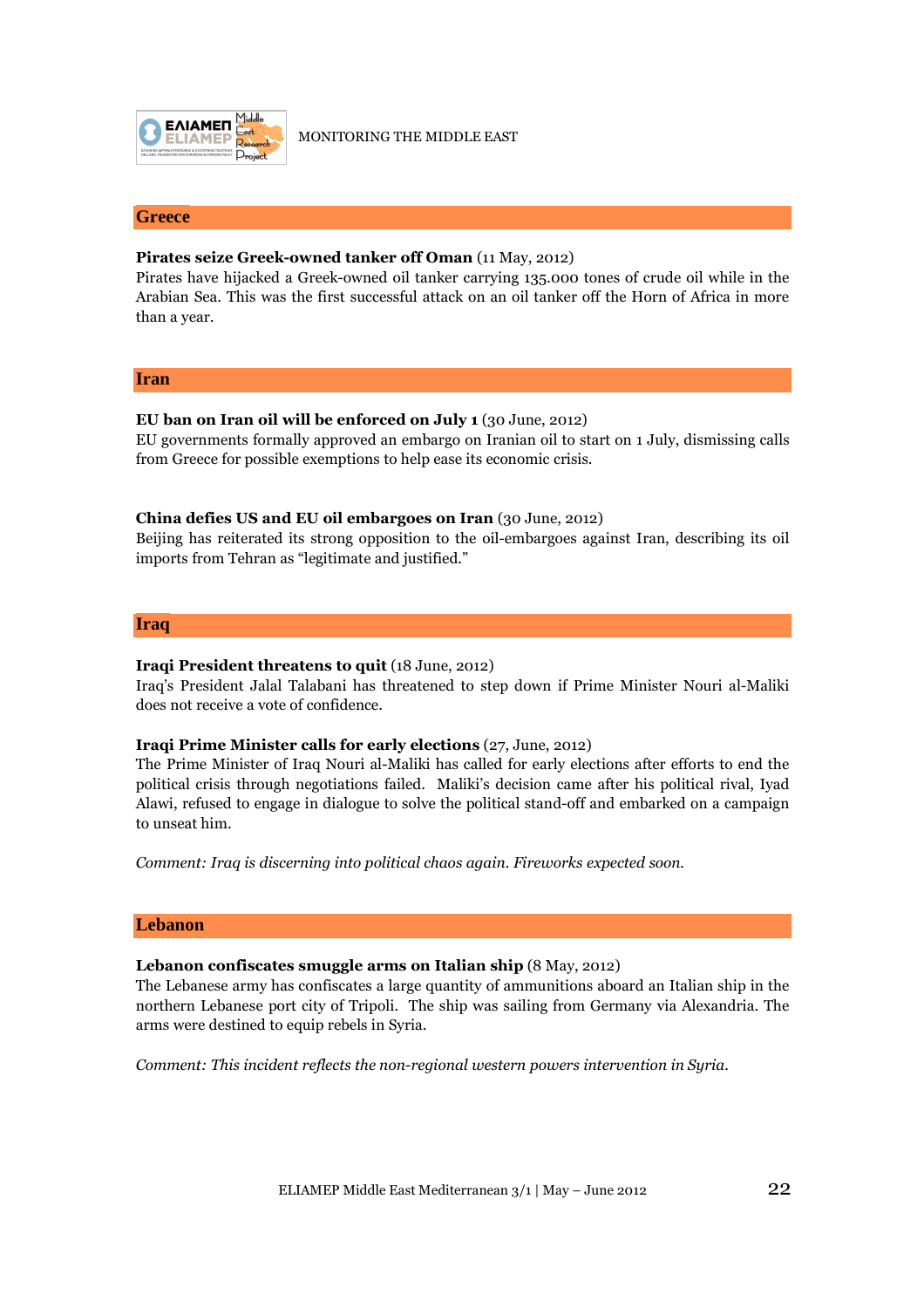

#### **Palestine - Israel**

#### **PLO urges UN action on illegal Israeli settlements** (3o June, 2012)

The Palestine Liberation Organization (PLO) has called for an emergency meeting of the UN Security Council on the issue of the illegal Israeli settlements on Palestinian land. The development comes days after (June 6) Israeli Prime Minister Benjamin Netanyahou ordered for the construction of 300 units in the illegal settlement of Beit El in the occupied West Bank.

*Comment: As long as Israeli settlements keep expanding, there will be no peace intermedium in Palestine.* 

#### **Qatar**

#### **Qatar-US bilateral trade above \$ 1.25 b. in 1 Q 2012** (18 June, 2012)

According to Robert W. Dunn, a senior commercial officer at the US Embassy in Doha, the US exports to Qatar totaled \$ 965.5 million while imports amounted to \$ 287.3 million. He cited exports Qatar in energy, aviation, automobile, healthcare and infrastructure.

#### **Saudi Arabia**

#### **World leaders mourn Prince Naif** (18 June, 2012)

World leaders and envoys have expressed their condolences over the death of the Saudi Prince Naif.

**Saudi Arabia reopens an old pipe line to counter Iran Hormouz threat** (29 June, 2012) Riyadh has reopened an old Iraq-built pipeline to bypass Persian Gulf shipping lanes, giving Riyadh scope to export more of its crude through the Red Sea terminals, in case Tehran attempts to block the Straits of Hormouz.

#### **Somalia**

#### **Somali President escapes Al-Shabab ambush** (29 May, 2012)

Al-Shabab fighters have ambushed an armored convoy transporting Somali President Sheikh Sharif Sheikh Ahmad on the outskirts of the capital Mogadishu. The President escaped safely under the protection of the African Union troops and Somali government soldiers.